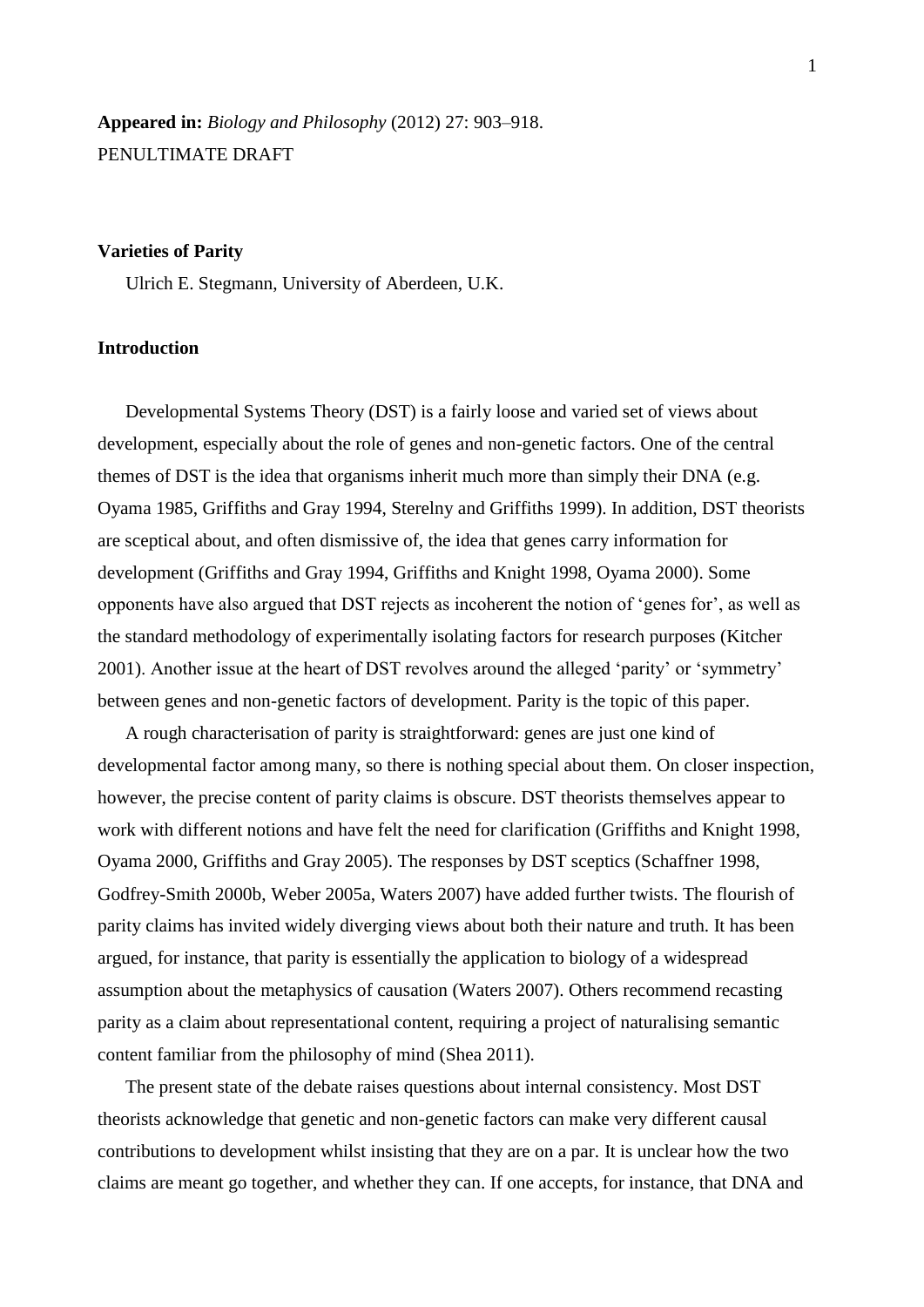enzymes play different causal roles in DNA replication (acting as a template and catalysing reactions, respectively), this implies, on the ordinary understanding of what it is to be a template and to catalyse biochemical reactions, that the base sequence of the daughter strand depends exclusively on the parent strand, not on any enzymes. But if the template determines the product whereas the enzyme assists in its production, in what sense could the former be said to be 'on a par' with the latter? DST theorists may dismiss the distinction between 'determining' and 'assisting'. But how could they do so without thereby negating what they profess to acknowledge, i.e. that templates and enzymes play different causal roles?

My goal in this paper is to clarify the parity claims of DST. To this end I will distinguish and evaluate several distinct notions of parity, not all of which are endorsed by DST theorists. The versions I distinguish here are not intended as a comprehensive list and they certainly do not exhaust the logical space of possible interpretations. Nor is my primary interest in a quasihistorical overview of how various authors in the DST tradition have interpreted parity. Instead I aim to capture the most influential versions in the debate thus far.

## **1. Interactionism and Causal Indistinctness**

The first version of parity is simply the claim that development is caused by a *variety* of factors, not just by genes. Consider the following remark by Oyama (1985, p. 15): "What I am arguing for here is a view of causality that gives formative weight to all necessary influences, since none alone is sufficient for the phenomenon or for any of its properties". This statement appears to emphasise the fact that the causation of development involves multiple causes, all of which are necessary and none of which is sufficient on its own. Genes alone do not produce anything, let alone phenotypes (nor does any other molecule). As Schaffner (1998, p. 234) saw, this is one plausible sense in which genes and non-genes are on a par: "[…] *causally*, genes have parity with other molecules as severally necessary and jointly sufficient conditions (to produce traits) […]".

Parity 1 (interactionism): Genetic and non-genetic factors are on a par insofar as both are causally necessary for development.

This form of parity is neither new nor controversial. It articulates the consensus position in developmental biology, sometimes called 'interactionism' (see for example Oyama 2000, Robert 2004). Interactionism, or at least a prominent version of interactionism, is "the view that neither genes nor environments, neither nature nor nurture, suffices for the production of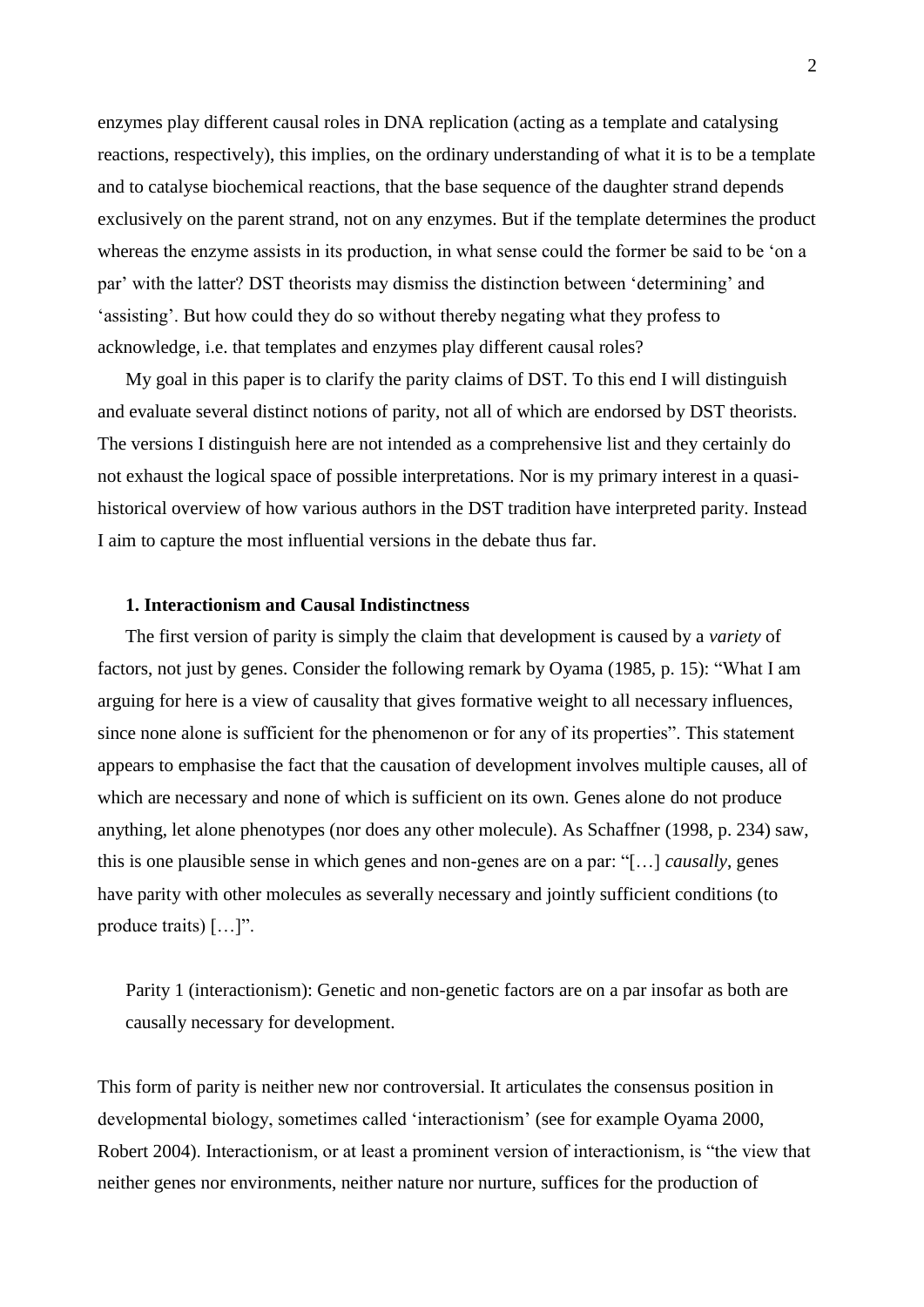phenotypes" (Robert 2004, p. 2). And this, as DST theorists have noted themselves, is the orthodox view of development: "No one honestly believes that development can be achieved unilaterally by genes acting alone or in concert. Rather, everyone agrees that genes are important to, but not sufficient for, development" (Robert 2004, p. 1). So if the parity thesis of DST is to be more than a truism, it must be something else.

A more interesting version of parity emerging from Schaffner's (1998) discussion was the claim that genes do not make unique contributions to development; that they lack any specific set of causal roles. Weber (2005a, p. 260) called this the "strong version" of parity: it "says that DNA and genes play no causal role that sets them apart from other developmental systems components. In other words, there is no causal role difference whatsoever […]". In effect, this form of parity takes interactionism as its starting point and then adds a claim about the lack of difference in the kind of contributions made.

Parity 2 (causal indistinctness): Genetic and non-genetic factors are on a par insofar as they do not differ in their (causal) contributions to development.

Griffiths and Knight (1998, p. 254) swiftly rejected this interpretation of parity as a "'strawman' parody of developmentalism". Many DST theorists are adamant that parity allows different causal factors to make distinct contributions to development (e.g., Griffiths and Gray 1994, 2005, Oyama 2000, Stotz 2006). 1

It is tempting to associate interactionism and causal indistinctness with the parity claims of DST. But neither comes close to what DST theorists appear to have in mind. The versions of parity in the following sections, by contrast, are portrayed by at least some DST theorists as the intended content.

## **2. Millean Parity**

1

Bearing in mind the insistence of DST theorists on causal differences, Weber (2005a, p. 260) articulated a "weak version" of parity in a previous attempt at clarification: "The *weak* version says only that there is no *categorical* difference, that is even though there are some

<sup>&</sup>lt;sup>1</sup> Here are two quotes to this effect: "The theory does not deny that there are distinctions among developmental processes" (Griffiths and Gray 1994, p. 283). Oyama (2000, p. S342) wrote: "Nor does parity mean that in any particular analysis, all things are equally important or "the same," that no distinctions can be made."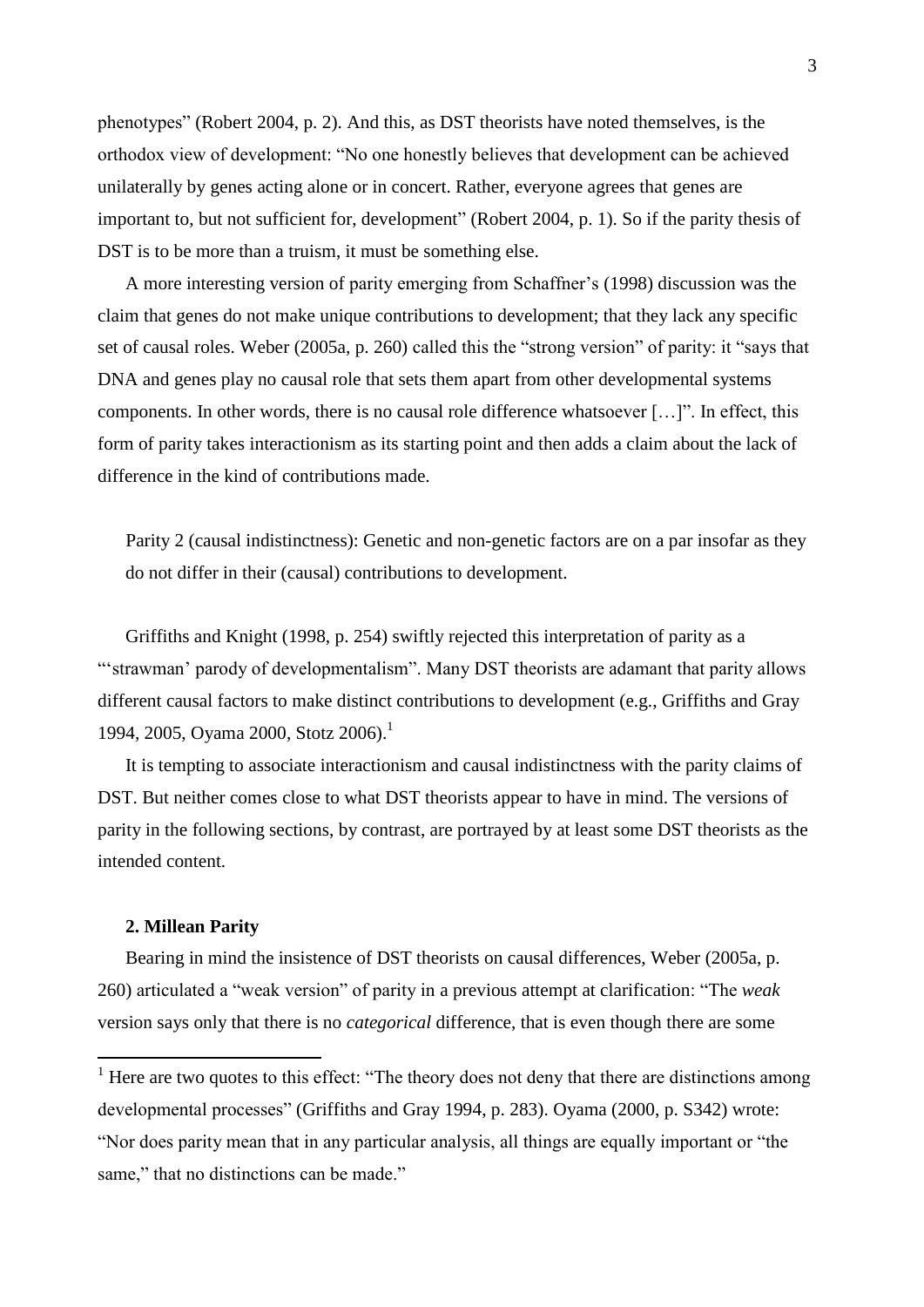differences in causal roles between DNA and genes, the latter do not belong to a separate category of developmental causes". A 'categorical difference' between genes and non-genes, Weber (2005a) continued, could only mean that they fall into different *ontological* categories. And since philosophical orthodoxy holds that causes do not fall into different ontological categories, genetic and non-genetic factors are on a par insofar as both belong to one, undivided category: causes.<sup>2</sup> Weber here alluded to John Stuart Mill's view according to which the practice of distinguishing genuine causes from mere conditions (causal selection) is "capricious" and does not trace a metaphysical difference.

Waters (2007) agrees with this reading. In fact he believes that this form of parity constitutes "the basic logic of causal parity arguments" generally (p. 572):

"[Arguments for causal parity in complex biological systems] typically start with the premise that the kind of element emphasized by scientists as the cause of a given process is actually *just* one of many causes of the process. Parity arguments then claim that picking out one cause, when in fact there are many, cannot be justified on ontological grounds because, after all, causes are causes." (Waters 2007, p. 553)

Parity in Mill's sense starts by embracing interactionism and then adds a *metaphysical* claim about the nature of causation. Unlike causal indistinctness, Millean parity allows for *empirical* differences. DNA templates, for instance, do different things than DNA polymerases (providing hydrogen binding sites vs. catalysing covalent bonds); their sameness lies in belonging to the ontological category of causes.

Parity 3 (Millean parity): Genetic and non-genetic factors are on a par insofar as both are causes and causes constitute a uniform ontological category (specifically, there is no ontological difference between causes and conditions).

Parity in this sense is simply the application of Mill's doctrine to molecular genetics. Biologists habitually pick out the DNA parent strand as 'the' cause of the daughter strand, especially of its base sequence, although its production also requires the presence of DNA polymerase. Both factors are required for DNA replication (interactionism). Millean parity goes

<u>.</u>

 $2$  Weber argued against this form of parity that it ceases to be an empirical proposition. Its truth hinges on a general metaphysical claim about the nature of causation (section 8.4).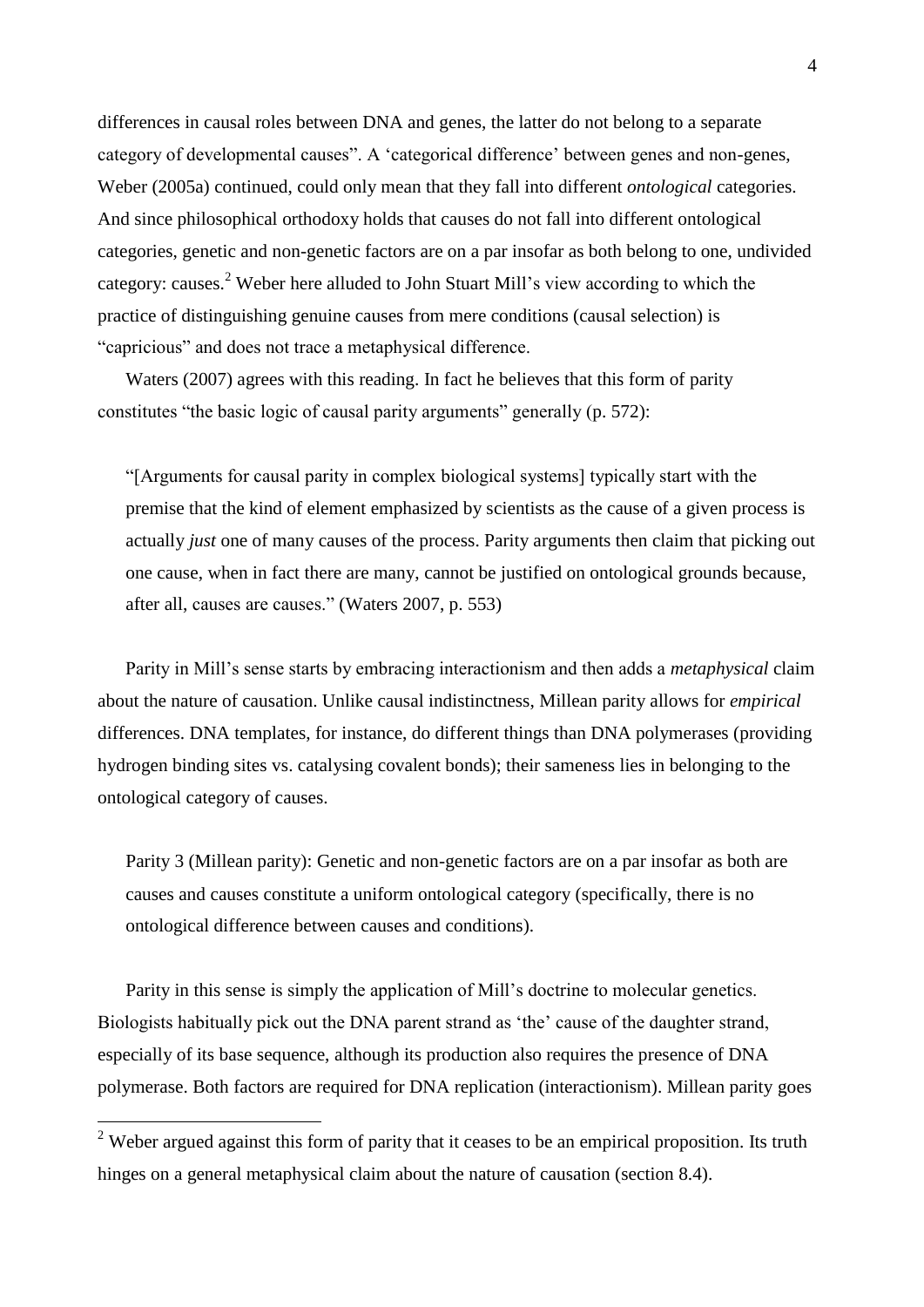further in maintaining claim that, since both are causes, it is unjustified and misleading to claim that templates 'determine' base sequences whereas polymerases only 'assist'.

Some DST proponents do seem to work with parity in this ontological sense.<sup>3</sup> Waters (2007) cites Robert's (2004) and Moss' (2003) work. Consider, for example, Robert's (2004) advocacy of "causal dispersion (distributed control)", which he characterises as follows: "causal power is not contained within any particular entity or class of entities but rather resides in the contingent relations between developmental interactants within such networks" (p. 116). This may read like a restatement of interactionism, but a more charitable reading suggests a separate idea. Robert's reserves the term 'causal co-interactionism' for the "joint determination by multiple causes" (p. 115), and hence for interactionism. Therefore, 'causal dispersion' may be understood as emphasising the equal distribution of causal *power*. And this can be taken to mean that, since all contributions exert *equal* causal power, there is no justification for distinguishing 'genuine' causes from mere conditions.

Waters (2007) has challenged Millean parity on the grounds that, contrary to standard assumptions, there *is* an ontological difference between causes and conditions.<sup>4</sup> He argues that what we regard as 'the' cause of an effect tends to pick out a specific ontological category, what he calls "the actual difference maker". The actual difference maker (ADM) is the cause<sup>5</sup> that makes the difference with respect to a set of actual effects. Not all causes are like that; for instance, some causes make a difference to *potential* effects. Waters then argues that only nucleic acids are the ADMs of their templating products. Enzymes are causes, too, but not the ADMs (2007, pp. 573-4). Consider the entire set of RNA molecules in a single bacterium at a particular point in time. The RNA molecules have different sequences and were produced by the interplay of many causal factors. Of all the causal factors only DNA templates (or "activated genes") differ from one another (in their sequences). Other causes, like the set of different RNA polymerase molecules, have the same structure (bacteria have just one sort of polymerase). Since only DNA templates are the ADMs of the new RNA sequences, the templates are not on a par with enzymes.

<u>.</u>

 $3$  Not all accept Millean parity. Paul Griffiths, for instance, accepts that templates are the only factors determining product sequences *if* mechanisms like RNA editing are absent (pers. comm.).

<sup>&</sup>lt;sup>4</sup> In addition, Waters (2006) offers a methodological defence of 'gene-centrism', the phenomenon that genes are the focus of much research in the life sciences.

 $<sup>5</sup>$  Waters (2007) builds on Woodward's (2003) manipulationist account of causation.</sup>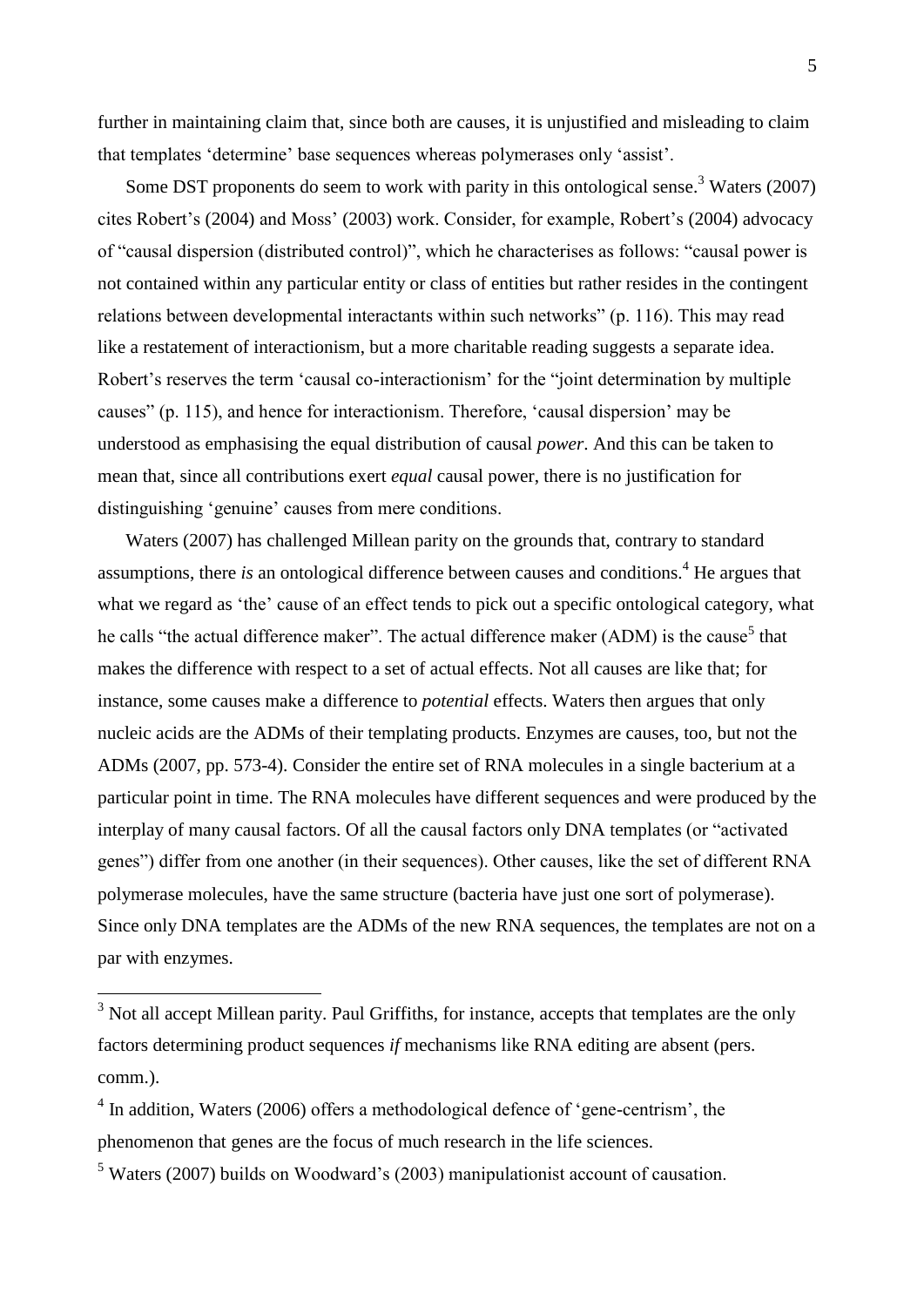Waters maintains that in ordinary contexts, like those in the bacterial cell above, both DNA and its causal effects (but not non-genetic factors) take on a range of values, and that therefore DNA happens to be the ADM. If true this would be enough to establish an ontological difference in causal status between DNA and non-genetic factors in these contexts.<sup>6</sup> But Waters claim is more ambitious. It is that causal selection traces ADMs and that, specifically, talk of DNA as 'determining' sequences reflects its status as the ADM. This is a stronger claim because it asserts, not only *that* DNA is the ADM of product sequences under ordinary circumstances, but also that being the ADM of sequences is what 'determining sequences' consists in. I disagree with the latter claim.<sup>7</sup>

Note first that there are no ADMs without actual differences. If we just consider one particular DNA molecule and its RNA product, then the DNA template is not the product's ADM, because the effect variable (RNA sequence) has just one value. The same holds for the relation between several identical DNA templates and their identical RNA products. Waters notices, and embraces, the radical consequence: DNA does *not* determine the RNA base sequence in these circumstances; it does not exert more influence than the polymerase on what kinds of bases are being incorporated. $8<sup>8</sup>$ 

This is difficult to accept given that the polymerase is insensitive to the kinds of bases (more on this in the next section). The implication also jars with the history of molecular biology, which suggests that nucleic acid templates have generally been regarded as determining product sequences even in the absence of actual differences. Nierenberg and Matthai's pioneering work on the genetic code is an example. In the experiment that led to the identification of the first

 $6$  I owe this point to [omitted for blind review]. See Northcott (2009) for a general objection against Waters (2007) account.

1

<sup>7</sup> This objection to Waters (2007) is not a criticism of Woodward's (2003) analysis of causation. <sup>8</sup> "If biologists were [...] limited to considering the causal synthesis of a single polypeptide molecule, they would have no basis for saying that the polypeptide's linear sequence was determined by DNA, and not by RNA polymerase. In fact, if restricted to considering a single instance (or a population of identical outcomes), it might appear that DNA was merely scaffolding for the synthesis of RNA. The causal distinctiveness of DNA is in the population. It is only in the context where polypeptide molecules with different amino acid sequences are being synthesized that it makes sense for biologist to say that DNA is not on a causal par with many of the other molecules that play causally necessary roles in the synthesis of RNA and polypeptides". (Waters 2007, p. 579)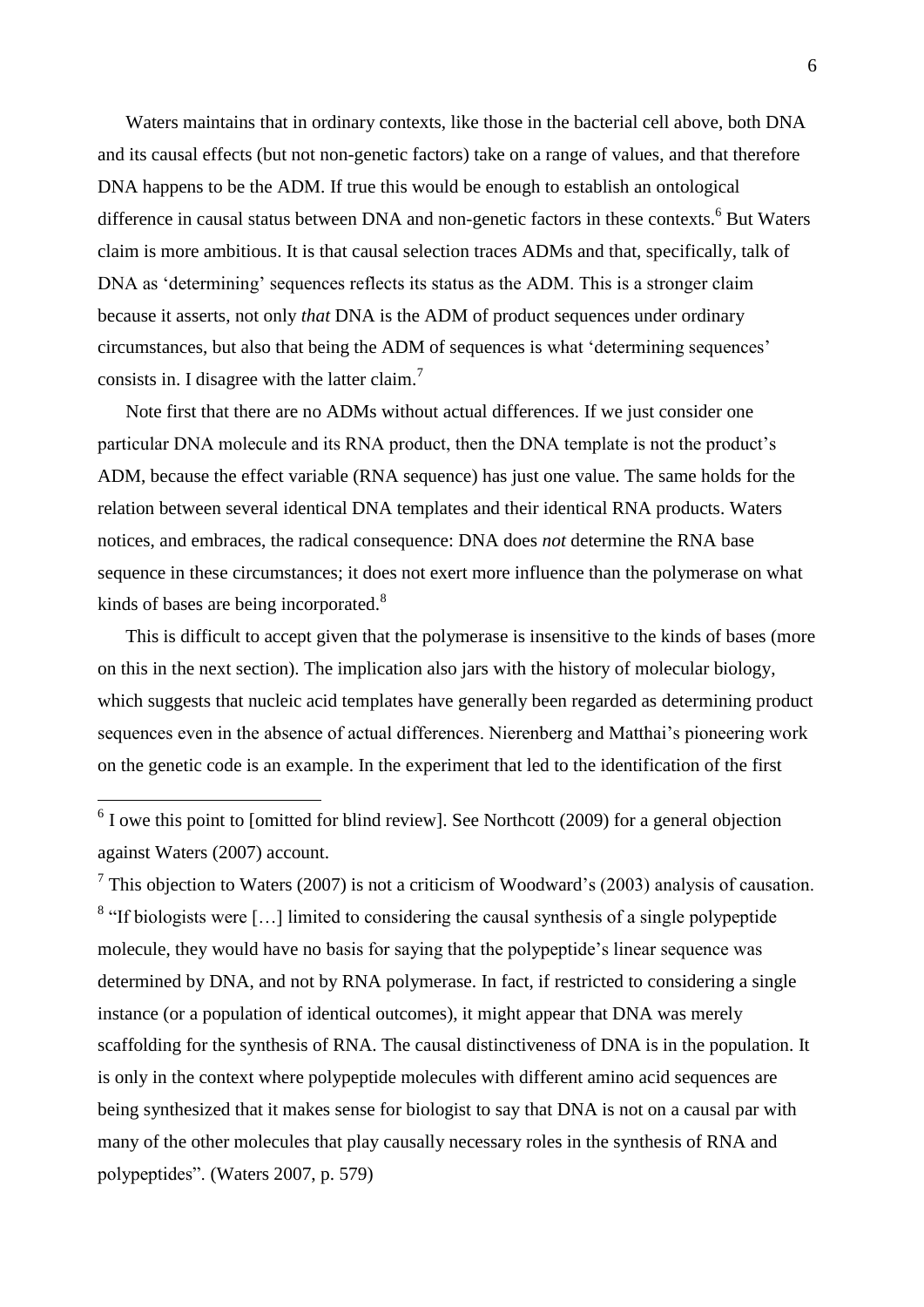'code word', synthetic polynucleotides composed of uracil residues (poly-U) were incubated in a cell-free protein synthesis system. This resulted in polypeptides composed of repetitions of the same amino acid (phenylalanine). There was no actual difference in the effect, since the product molecules were all poly-phenylalanines. Nevertheless, Nirenberg and Matthaei (1961, p. 1601) concluded that "polyuridylic acid appears to function as a synthetic template or messenger RNA" and they described the process as "template RNA-dependent amino acid incorporation". Since templates were regarded as solely responsible for, or determining, amino acid sequences, their conclusion amounts to singling out DNA as 'the' cause of the amino acid sequence, even though there was no actual difference in the cause and effect variables. Other experimenters drew equivalent conclusions, and with respect to both protein<sup>9</sup> and RNA synthesis<sup>10</sup>. In these cases at least, singling out DNA as the determining cause did not trace ADMs.

What do the examples show? One response is to say that actual scientific practice may well be at odds with what the data justify. But the historical examples reflect the *general* practise among working scientists, not rare exceptions. So it is challenging to explain away their best judgments as unjustified, especially given that the ADM account is meant be in line with actual scientific practice, e.g. with "how geneticists explained their experimental results" (Waters 2007, p. 556).

Another response starts by emphasising that the authors based their conclusion not merely on the poly-U experiment but rather on the wider set of trials reported in the paper.<sup>11</sup> For

1

<sup>&</sup>lt;sup>9</sup> For instance, Nishimura *et al.* (1965) produced polypeptides containing serine and leucine in alternating order from poly-UC, describing the latter as "directing" polypeptide synthesis (pp. 314, 323).

 $10$  Examples are the production of polyadenylate RNA fragments from polythymidilate DNA (Falaschi et al. 1963) and of poly-UC RNA molecules from poly-TG DNA sections (Nishimura et al. 1965). The DNA fragments were regarded as "templates" for synthesising the RNA fragments (e.g. Falaschi et al. 1963, p. 3084, Nishimura et al. 1965, p. 322), whose function is to *determine* RNA sequences (Falaschi et al. 1963, p. 3080).

 $11$  Many thanks to [omitted for blind review] for pressing me on this point. In fact, both Judson's (1979, p. 477-8) account of this historical episode and the structure of Nirenberg and Matthaei's (1961, p. 1601) paper suggest that they considered the wider set of trials as decisive for their conclusion.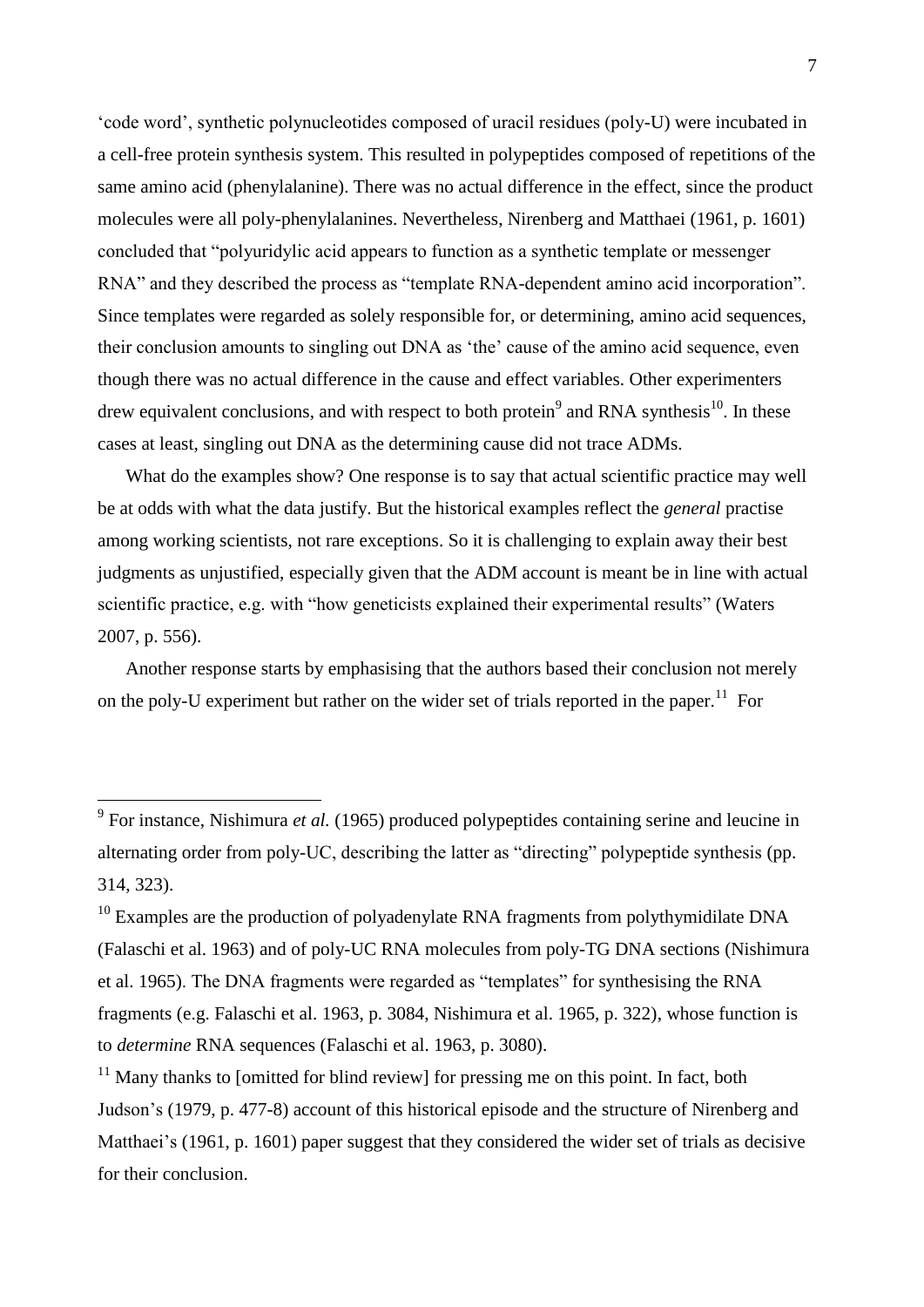instance, Nierenberg and Matthaei tested polynucleotides other than poly- $U^{12}$  and found that they did not generate a polypeptide. And in the context of these trials, the poly-U template *was* the ADM: the difference in the cause variable (poly-U as opposed to some other template) fully accounts for the difference in the effect variable (roughly, polypeptide present or absent). Note, however, that the larger set of trials also included experiments in which *amino acids* were the ADMs for polypeptides: when the same kind of template was used in solutions with different sorts of amino acids available, only the tube containing phenylalanine yielded a polypeptide.<sup>13</sup> These experiments feature the same effect variable as before (polypeptide present or absent), but now the cause variable that actually differs are kinds of amino acids (phenylalanine as opposed to the other amino acids tested). On the ADM account, the conclusion that DNA determines the new sequences would not be justified with respect to the trials in which DNA was not the ADM (e.g. the poly-U and phenylalanine trials). And this implies that Nirenberg and Matthaei somehow discounted or ignored these trials when drawing their conclusion about the determining role of DNA templates. Yet the opposite appears to be the case: these trials were a crucial part of their evidence. My conclusion is that the 'determining' role of templates should not be understood in terms of actual difference making (Stegmann 2012 explores an alternative).

#### **3. Millean capriciousness**

1

Lisa Gannett (1999) is another DST theorist who seems to embrace Millean parity. But in one important respect, Gannett takes it a step further. She advances a pragmatic understanding of genetic traits, maintaining that causal selection in genetics is heavily dependent upon pragmatic interests. Indeed, any kind of cause might be selected as 'the' cause given suitable social or technological circumstances:

"I argue that practical choices determine how cause-condition distinctions are drawn […]" (Gannett 1999, p. 351). And further: "I argue that genetic explanations are pragmatic, or in other words, that practical, *not theoretical*, considerations direct the singling out of genes as causes" (p. 356). "Given that explanations are contextually determined by the aims,

 $12$  For instance, polyadenylic acid (poly-A) and polycytidylic acid (poly-C); table 6, 'experiment no. 1' in Nirenberg and Matthaei (1961, p. 1601).

 $13$  Poly-U served as the template. See table 8, as well as text on p. 1596, in Nirenberg and Matthaei (1961).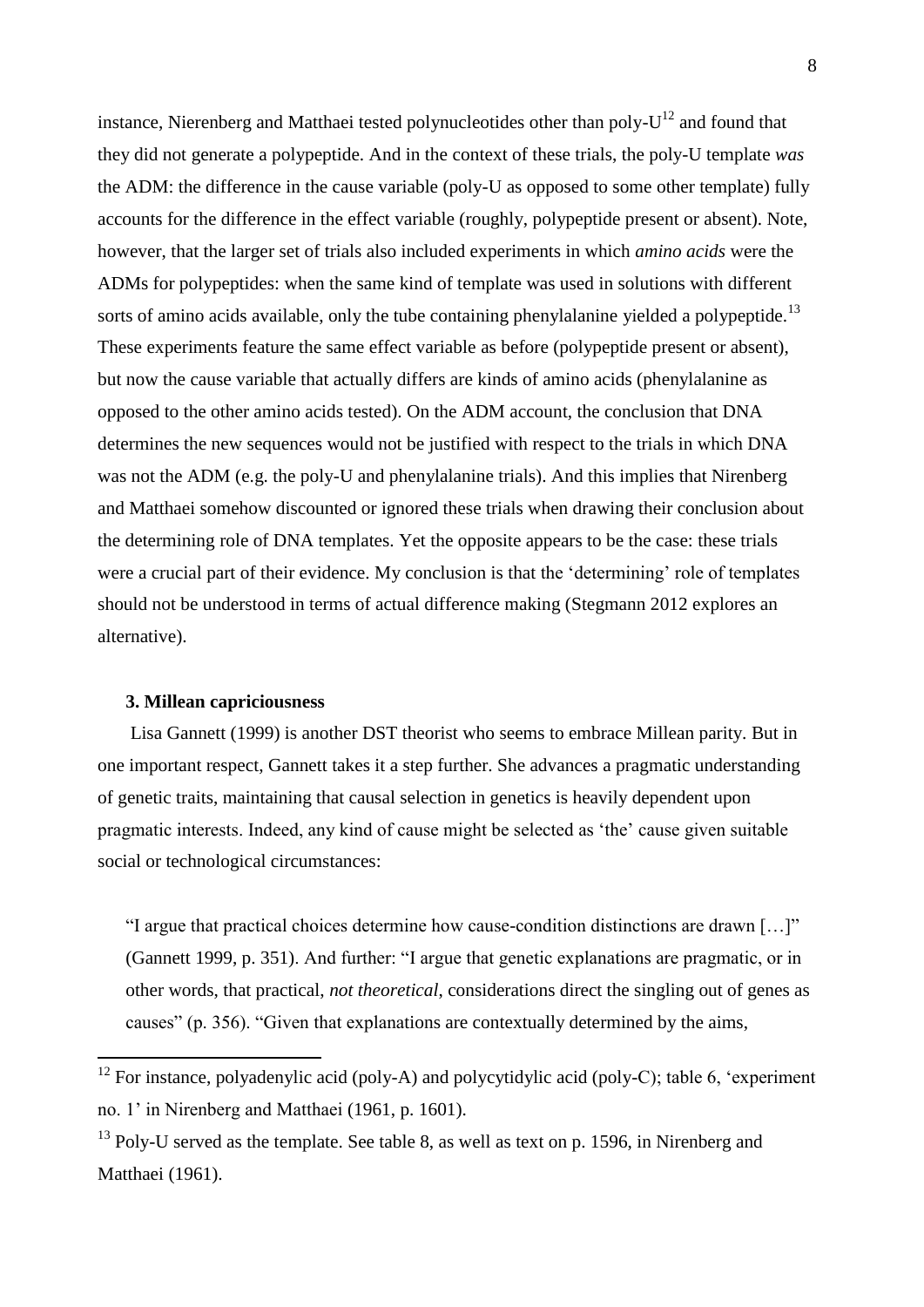interests, and orientations of those who seek them, it is hardly surprising that *any number of conditions might be selected as "the" cause* of a given event" (p. 358). (My italics).

Gannett mentions several pragmatic concerns, among them the effectiveness of treatments for diseases and the professional interests of molecular geneticists as a scientific community. Gannett's remarks suggest a view that pushes the pragmatic aspect of Millean parity to the extreme. Millean parity, while allowing pragmatic goals to influence causal selection, leaves room for non-pragmatic influences. It is compatible with the idea that causal selection is partly driven by principles which reflect, or aim to reflect, empirical differences and which persist over local and fleeting interests. One might require, for instance, that 'the' causes be identified with causes that make a difference relative to some specified context. Such general methodological principles would serve pragmatic aims and would not trace an ontological difference (if Millean parity is true). But there would be no denying that causal selection follows principles of this kind. However, one might propose to dispense with such principles altogether. On such a view, 'Millean capricousness', causal selection entirely depends on pragmatic concerns; it is guided by any number of interests, as fickle and arbitrary as they may be.

Parity 4 (Millean capriciousness): Genetic and non-genetic factors are on a par insofar as both are causes, and causes constitute a uniform ontological category, and causal selection is wholly determined by pragmatic, context-sensitive forces.

Applied to DNA replication, Millean capricousness implies that purely local, pragmatic interests are responsible for the habit of selecting the template as 'the' cause of the daughter strand. Molecular biologists have a "professional stake in maintaining the focus on the causal efficacy of genes" (Gannett 1999, p. 359) and so, her reasoning seems to go, they select templates as the cause. It would then be equally plausible to suggest that a new breed of ambitious enzymologists may one day select DNA polymerase as 'the' cause, if only this move strikes them as promoting their goals.

It is implausible, however, that causal selection is "capricious" in this strong sense. Adding an adenine to the growing DNA strand counterfactually depends on there being a thymine in the parent strand. And, true enough, it also depends counterfactually on the presence of DNA polymerase as well as a host of other factors and conditions. This is the symmetry that creates the problem. But note that the *contrast*, adding adenine rather than a different base, does *not*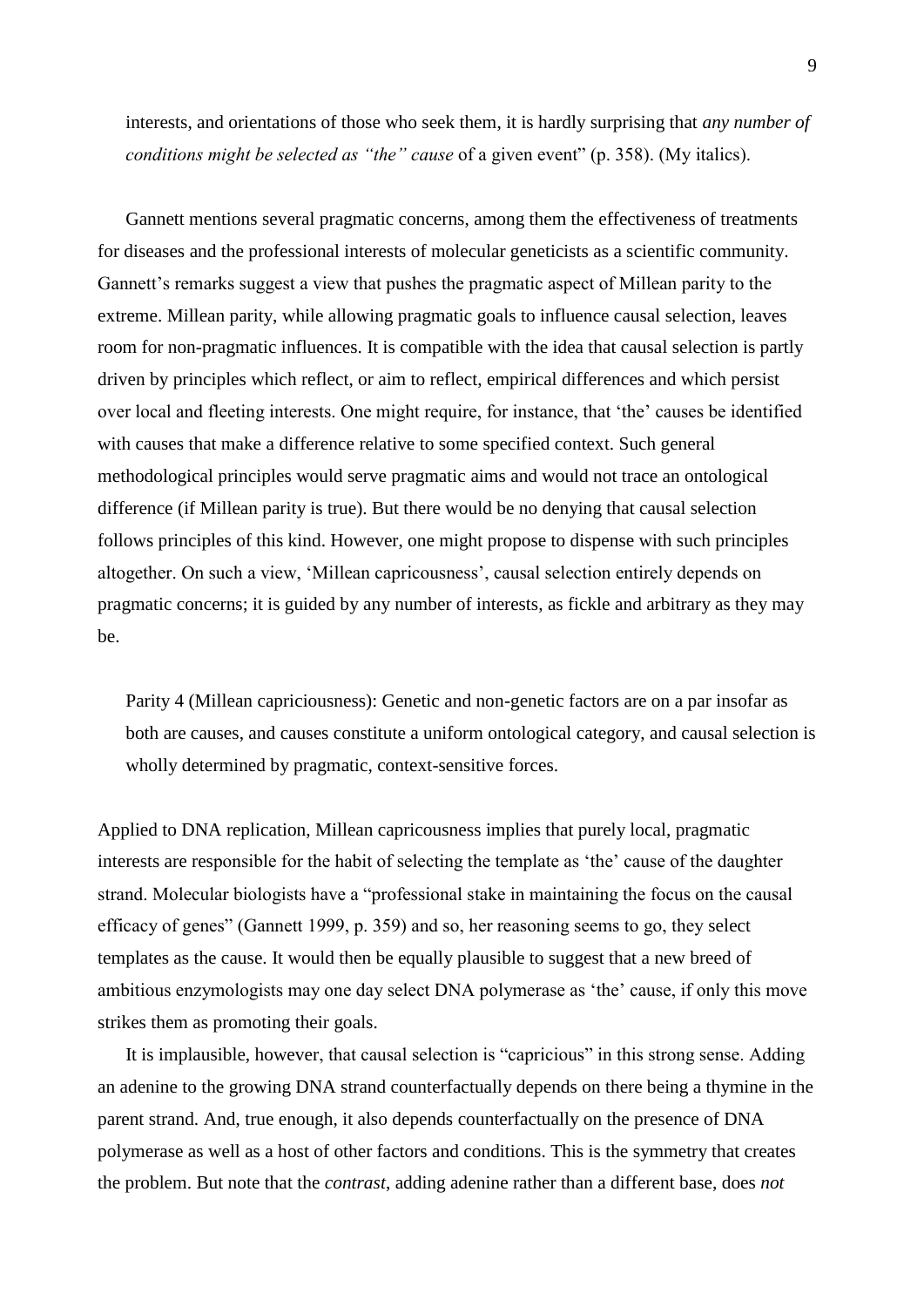counterfactually depend on DNA polymerase. As molecular biologists point out, DNA polymerase is insensitive to the chemical nature of the nucleotides it conjoins; it makes no difference as to *which* base is added. The contrast is explained by the parent base, not the DNA polymerase. It seems reasonable to conclude that causal selection in this case is guided by the principle to explain certain contrasts.

Indeed, additional principles seems to be at work. There is at least one factor other than parent bases that accounts for the same contrast, but that is not selected as 'the' cause: the base pairing rules or, more precisely, the facts underlying these rules, such as the requirement for complementarity, the existence of four types of bases, and so on. Suppose the thymine-adenine rule was to change to thymine-thymine (assuming this would be chemically possible), then the thymine in the template would yield another thymine, not an adenine. Hence, the fact that adenine, rather than a different base, is being added in replication (as we know) it depends counterfactually on the base pairing rule being thymine-adenine. Now, the base pairing rules do not change from one base pairing to the next, whereas the kind of parent base does frequently. This suggests that causal selection with respect to replication is also underpinned by considerations about constant factors. That is, molecular biologists seem to relegate constant causal factors like the base pairing rules to the background, while considering varying factors as candidates for 'the' causes.

In sum, privileging templates is not a matter of Millean capriciousness. The practice seems rather based on selecting as 'the' cause whichever causal factor best explains the relevant contrast and is, moreover, a varying factor. This principle allows a systematic way of selecting causes. Even enzymologists will not dispute that, once the focus is on explaining contrasts, there is a matter of fact about contrasts depending counterfactually on the template bases. Perhaps there is room to argue that this principle ultimately depends on pragmatic interests (Millean parity). It would be implausible, however, to suggest that no such principle operated in the first place.

#### **4. The No Dichotomies-View**

Some DST protagonists have defended yet another understanding of parity (Griffiths and Gray 1994, 2005, Griffiths and Knight 1998):

"The real developmentalist position [with regards to parity] is that the empirical differences between the role of DNA and that of cytoplasmic gradients or host-imprinting events do not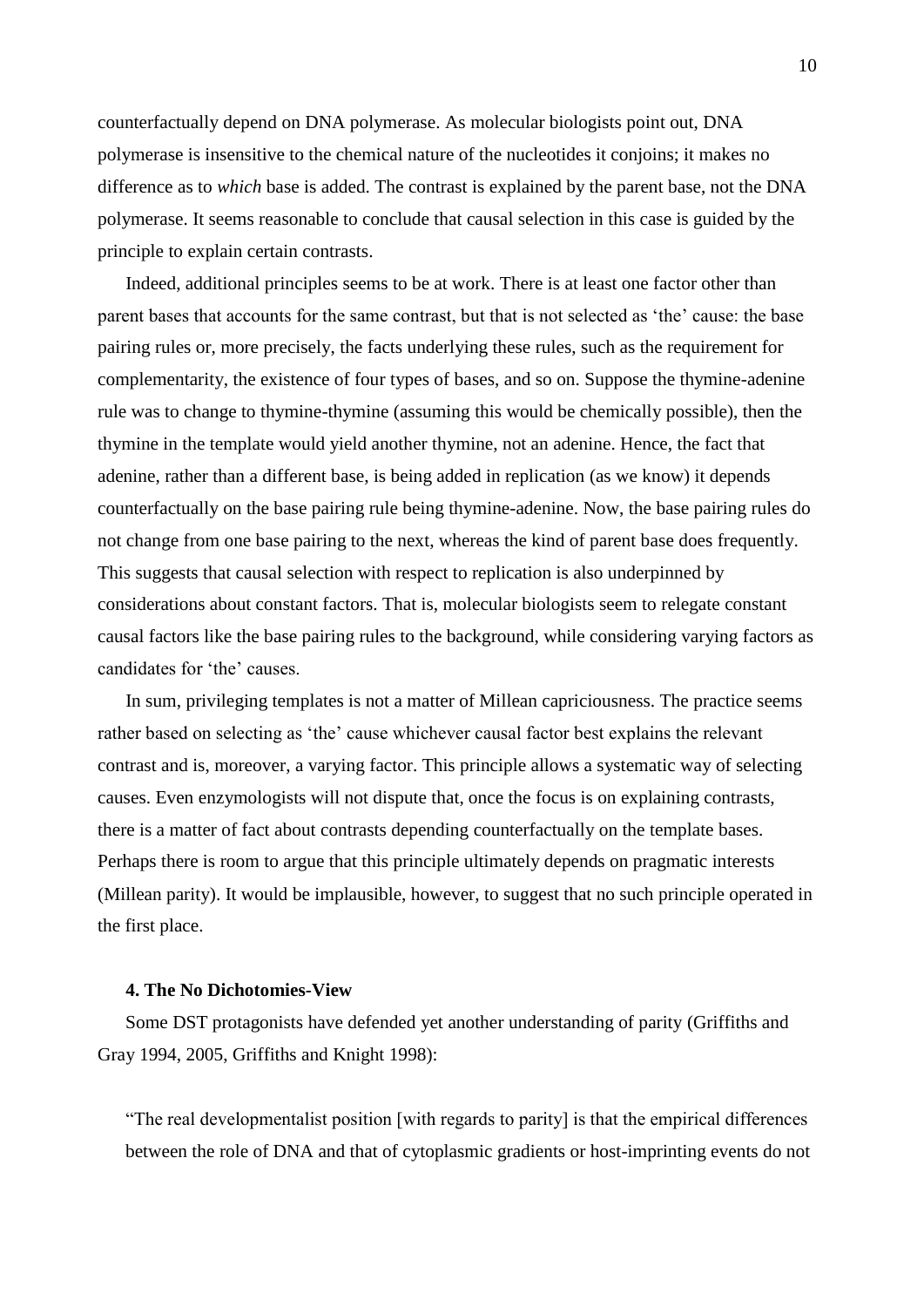justify the metaphysical distinctions currently built upon them" (Griffiths and Knight 1998, p. 254).

Here the starting point is interactionism and the rejection of causal indistinctness. But the "grand, metaphysical distinctions" (Griffiths and Gray 2005) are not equated with ontological distinctions between causes and conditions. Griffiths and co-workers have something else in mind: one of the 'metaphysical' distinctions is the contrast between information carriers and material support; another is the contrast between replicators and interactors (Griffiths and Gray 1994, 2005, Griffiths and Knight 1998, Sterelny and Griffiths 1999); the third distinction is between controllers and the controlled matter (e.g. Sterelny and Griffiths 1999, Oyama 2000). For these authors, parity means that development is not driven by two types of factors differing along several dimensions. Development is not dichotomous.

Parity 5 (no dichotomies-view): Genetic and non-genetic factors are on a par insofar as they do not represent two kinds of factors which play fundamentally distinct roles that differ along several 'metaphysical' dimensions simultaneously. Specifically, the two groups do not divide up such that genes and only genes are information carriers, replicators and controllers, whereas non-genetic factors, and only they, are supporting material, interactors and controlled by genes.

Several variants of this view are conceivable. A weaker variant might accept that the gene/non-gene distinction actually coincides with one or two of the dichotomies, though not with all. Genes and non-genes would then still be on a par with respect to the distinction that does overlap. For example, if both genes and non-genes carried developmental information (in some sense), then they would be on a par informationally, though not with respect to the other two features. This possibility raises the question of the degree of exclusiveness required in order for parity to obtain. Does a single information-carrying non-genetic factor render genes and non-genes informationally on a par? Again, responses of varying strength are conceivable.

The assertion that not only genes are replicated is largely, though not entirely, based on a broadening of the notion of replicator. For example, replicators are regarded as "anything that is reliably replicated in development" (Griffiths and Grey 1994, p. 300) or, slightly less encompassing, "devices with developmental biofunctions" (Sterelny et al. 1996, p. 389). A wide range of phenomena and resources then count as replicators: the songs juvenile birds learn from their parents, nest site imprinting, transmission of endosymbionts, centrioles, basal bodies,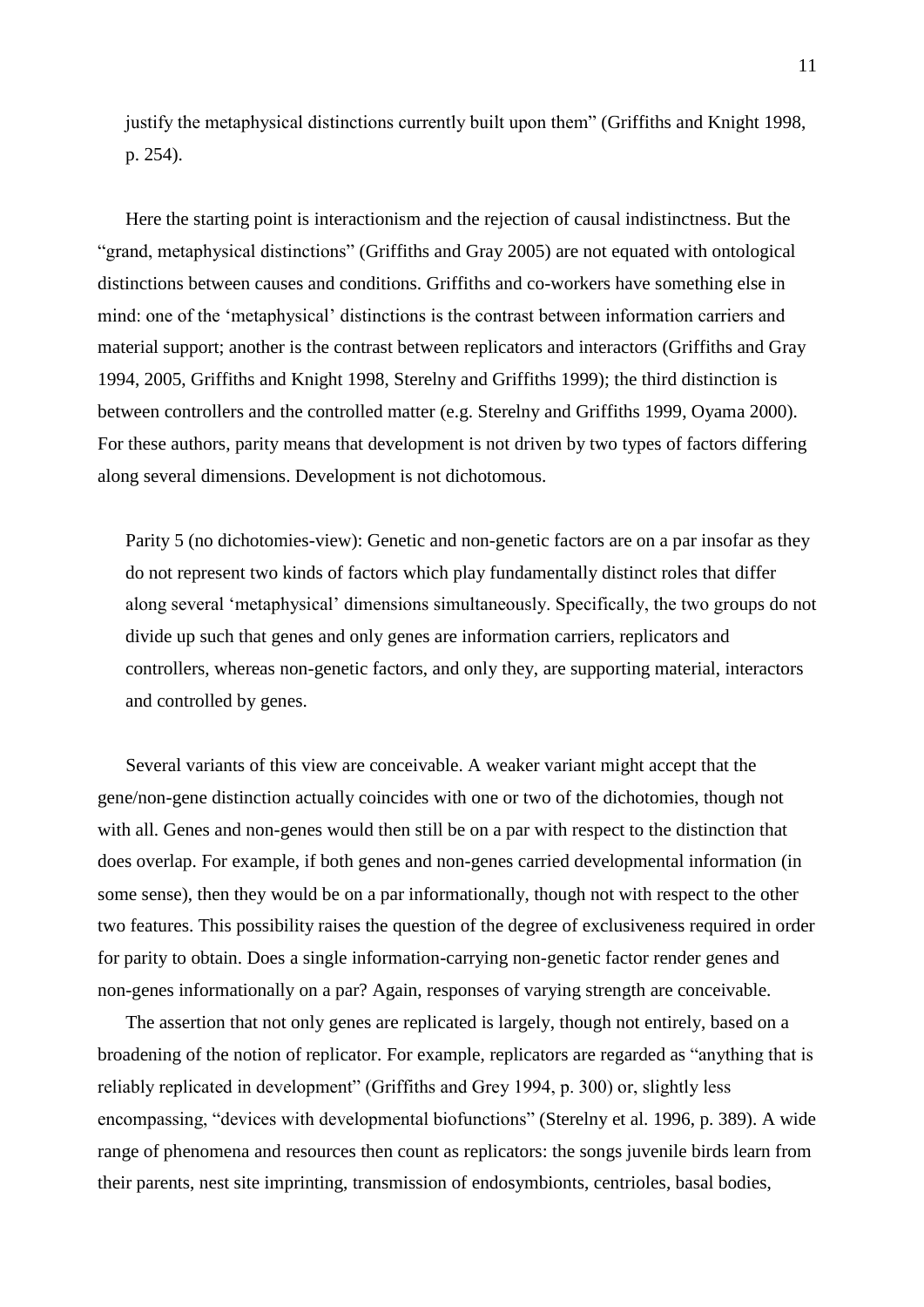membranes, organelles, DNA methylation patterns, and so on. I share Weber's (2005a) worry that this broadening of 'replication' lumps together a variety of distinct phenomena, especially cultural transmission, the passing on of extrachromosomal material, epigenetic inheritance, and what Weber coined "hereditary replication". The latter is the kind of replication pertaining to Dawkinsian replicators, i.e. the copying of a factor such that a change in that factor will be passed on to future generations and makes a difference to the phenotype it helps to produce. These criteria are not met by most of the factors DST theorists deem to be replicators, e.g. morphogen gradients and cell organelles (Weber 2005a). But a few non-genetic factors do meet these conditions. These are the factors sustaining transgenerational epigenetic inheritance, of which there are now several well-documented examples, including flower symmetries (Cubas et al. 1999), eye colour in *Drososphila* (Seong et al. 2011), and a set of phenotypes in mice (Morgan et al. 1999). On the other hand, transgenerational epigenetic inheritance is likely to be sustained only by DNA methylation, not by histone modifications (Feil and Fraga 2012).

Despite parity claims about the 'control' of development, DST has done little to illuminate this notion, which makes the claims difficult to assess (Weber 2005a). However, progress can be made by considering how the concept is used in molecular and developmental biology. The word 'control' is often applied to causes with particularly significant effects. For instance, many homeobox genes are said to control or direct development because they can switch on entire developmental pathways. The "paradigm of a master control gene", *eyeless*, triggers a cascade of around 2500 other genes, all of which are required for eye development (Gehring 1998, p. 133). Since even master control genes are regulated by further factors, they are better viewed as nodes in a causal network (e.g. Robert 2004, Weber 2005a). This assessment echoes Moss' (1992) observation, made in a different context, that DNA is not the sole *origin* of causal chains. Importantly for our purposes, many environmental factors can also have significant effects on development and in this sense 'control' it. Phenotypic plasticity provides particularly striking examples, such as seasonal morphs in butterflies, temperature-dependent sex determination in turtles, predator-induced morphs in waterfleas (*Daphnia*), and heterophylly in aquatic plants. This kind of control appears to be shared fairly equally among genes and nongenetic factors.

Another kind of control may prove to be much more exclusive. Consider how early automatic looms generated a weaving pattern. A punched-card was fed into the loom and the loom's mechanism then operated depending on the holes in the cards. Every step in this process depended on an external entity (the cards) rather than the previous steps. This is the (intuitive) sense in which the punched cards 'controlled' the machine's operations. As argued by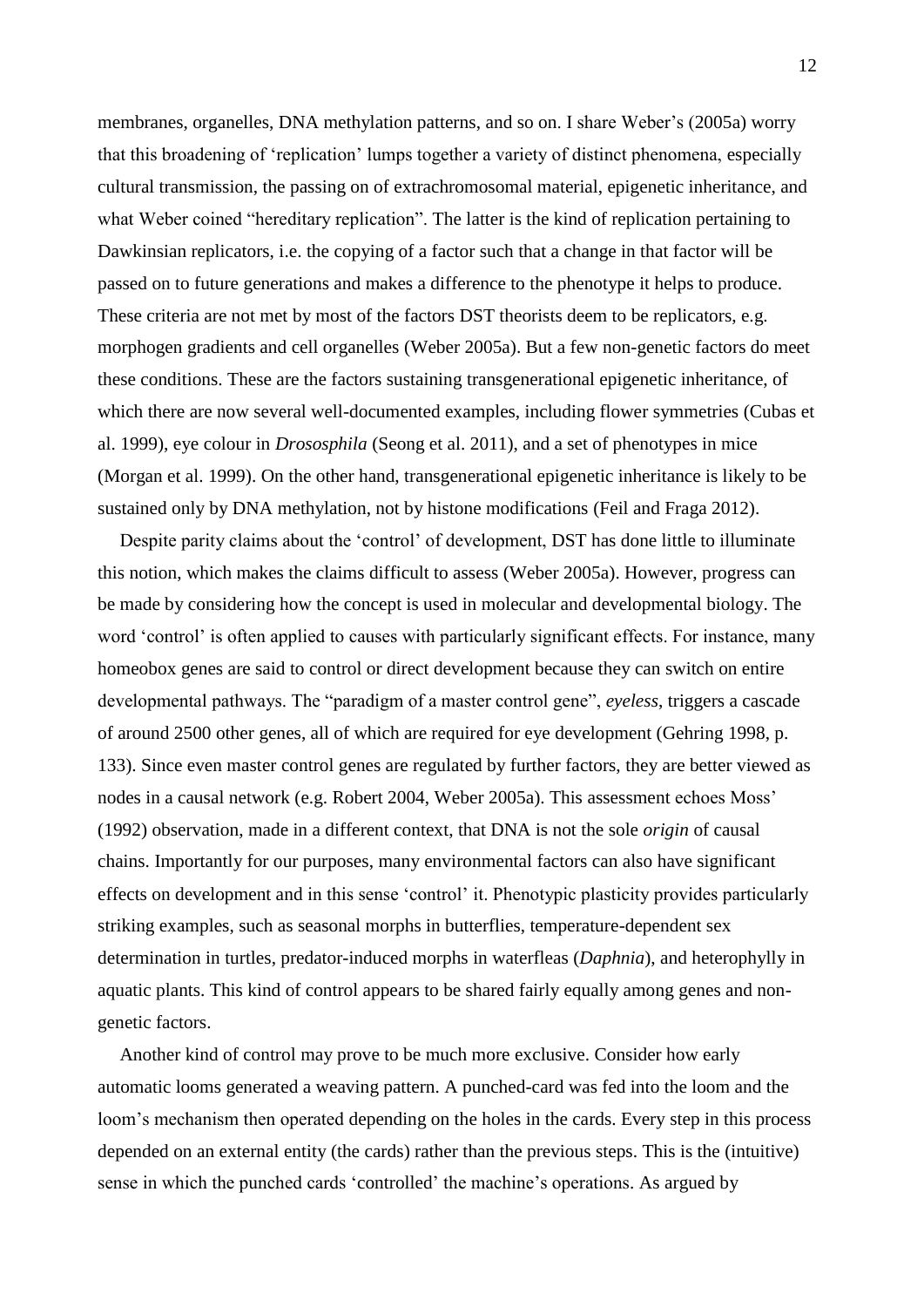Stegmann (2012), this sense can be explicated with the help of Woodward's (2003) manipulability account of causation and is the kind of control realised by nucleic acid templates. It remains to be seen how widely this form of control is shared with non-genetic factors.

Woodward's (2010) concept of 'causal specificity' is intended to capture a third kind of control and must be mentioned here briefly. Roughly, causal specificity is the degree to which changes in a cause variable elicit fine-grained changes in the effect variable. Woodward suggests that causal specificity may turn out to confer a causal privilege on DNA. Although a full discussion is beyond the scope of this paper, DNA does not appear to be the only factor exhibiting a high degree of causal specificity (Stegmann 2012, Weber forthcoming).

#### **5. Informational Parity**

One aspect of the no dichotomies-view is that genes are not the only carriers of information. According to DST theorists, this should be understood as a conditional: *if* a viable account of information can be provided that applies to genes, then it will apply not to genes alone – the implication being that it is open whether such an account can be provided. Informational parity of this kind figures in several papers (e.g. Griffiths and Gray 1994, Griffiths and Knight 1998, Sterelny and Griffiths 1999) and was articulated succinctly by Griffiths (2001, p. 396): "Any defensible definition of information in developmental biology is equally applicable to genetic and non-genetic factors in development".

Parity 6 (informational parity): Genes and non-genetic factor are on a par insofar as nongenetic factors will carry information on any viable account of information according to which genes carry information.

While a component of the no dichotomies-view, informational parity is mentioned here separately because it is a distinct idea and because it marks a noteworthy departure from the outright dismissal of genetic information that is also present in the DST literature (Griffiths and Gray 1994, Griffiths and Knight 1998, Oyama 2000).

Informational parity is often defended on the basis of analyses of correlational and teleosemantic accounts of information. For instance, to the extent that genes carry information about phenotypic outcomes because they correlate with them, so do environmental factors, because they also correlate with phenotypic outcomes. Often Dretske's (1981) work is cited in this context as specifying the kind of information at play here. But this can be misleading. Dretske (1981) was concerned with natural information, with what Grice (1957) called "non-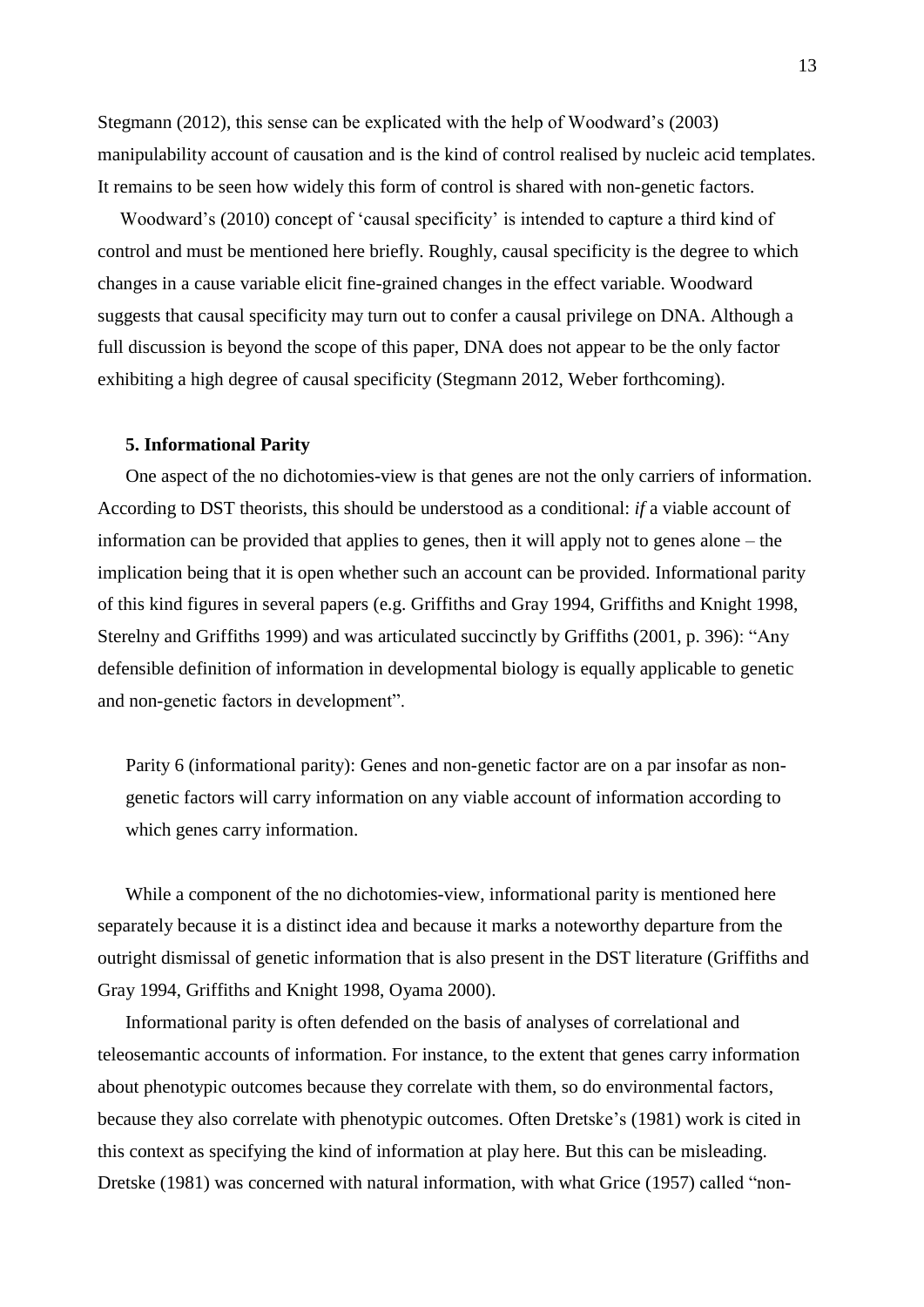natural meaning", the kind of information surfacing in phrases such as 'the tracks in the snow mean (or carry the information) that a deer walked past'. So, the parity claim would be that both genes and non-genetic factors can carry natural information about phenotypic outcomes. In this respect the link to Dretske's work is well motivated. But it is also worth remembering that Dretske's (1981) *theory* of that type of information hardly supports the parity claim, for his theory applies to neither genes nor non-genetic factors: his theory requires that the occurrence of a gene/non-genetic factor raise the probability of the phenotype to unity, and this condition is unlikely to be satisfied (unless one arbitrarily tailored the channel conditions; but see Weber 2005b). It is more plausible to derive arguments in favour of parity about natural information from considering Shannon's quantity 'mutual information' (Bergstrom and Rosvall 2011) or correlational accounts of information (e.g. Millikan 2004, Scarantino and Piccinini 2010, Shea 2007b). According to the latter, for instance, a factor would carry information about a phenotypic outcome if its occurrence changed (or, on some accounts, increased) the probability of that outcome. And this is true of genes and non-genetic resources alike.

Proponents of teleosemantic accounts of genetic information readily acknowledge that some non-genetic factors carry information about phenotypic outcomes as well (Sterelny et al. 1996, Sterelny 2000, Shea 2007b). Yet the degree of parity is much reduced: only a comparatively small subset of non-genetic factors that carries natural information also carries teleosemantic information. Precisely which subset this is, and hence the total number of non-genetic factors 'on a par' with genes, varies with different teleosemantic accounts. If arbitrariness between cause and phenotype is an ingredient of such an account (as in Maynard Smith 2000 and Sterelny 2000), then microsymbionts are excluded (Sterelny 2000). Dependence on specific reading mechanisms arguably excludes additional factors from being information carriers, e.g. morphogen gradients (Sterelny 2000). A similar result is obtained by requiring that carriers of teleosemantic information be intermediaries between a producing and consuming mechanism, where the producing mechanism has the meta-function of generating heritable phenotypes (Shea 2007a). In addition to restrictions arising from the specifics of the various accounts, all varieties of teleosemantics give rise to an obvious but rarely noticed restriction: since they require information carriers to have evolved in order to produce phenotypic effects, teleosemantic theories exclude nearly all environmental factors of development.<sup>14</sup> Whatever their effect on development, factors like the yearly seasons, ambient temperatures or kairomones did not

<u>.</u>

 $14$  Effects of niche construction will complicate the picture.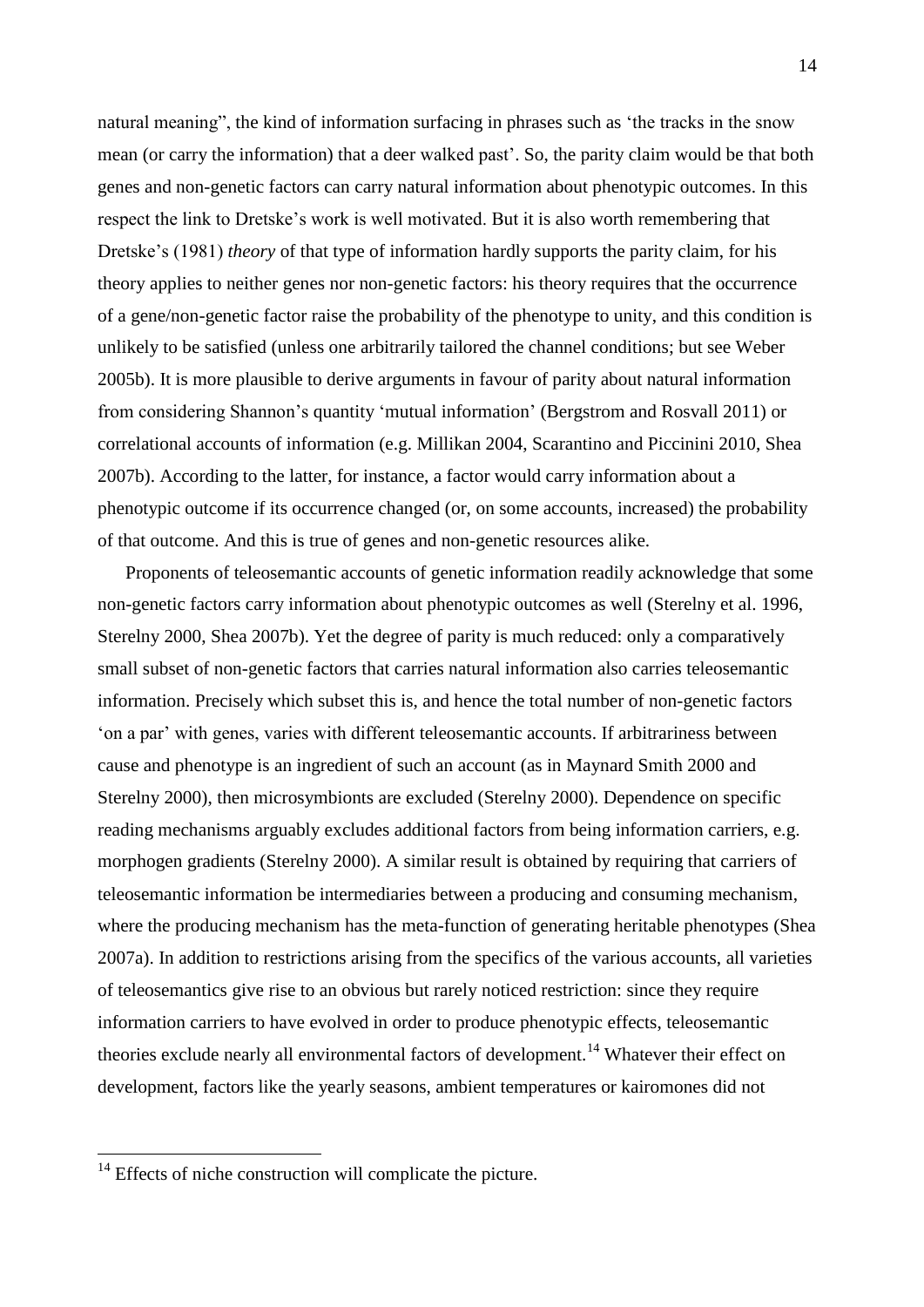evolve because of their developmental consequences (or did not evolve at all). They therefore lack teleosemantic information.

Since informational parity was first defended, a few other accounts of genetic information have been proposed (e.g. Godfrey-Smith 2000a, Sarkar 2003, Stegmann 2005). Godfrey-Smith (2000a) has emphasised three specific similarities between the mechanism of protein synthesis and human symbol systems and argued that they motivate talk of coding and information. Interestingly, they are not found in non-genetic mechanisms of development and therefore seem to be unique to protein synthesis. However, it is important to bear in mind that the similarities are taken to represent the reasons why scientists are drawn to informational descriptions; they are not taken to constitute a kind of information. By contrast, Sarkar's (2003) information system is intended as explicating a kind of information. Sarkar identifies certain mapping relations between DNA and its effects which, together with arbitrariness, constitute what Sarkar calls "semiotic information". Sarkar argues that semiotic information happens to be unique to DNA. But there are reasons to doubt this conclusion (see Stegmann 2009, for a detailed discussion).

In sum, at present there seems to be no account of information that applies exclusively to genes. But at least on some teleosemantic accounts, very few non-genetic factors will qualify as information carriers.

### **6. Distributive parity**

A sense of parity related to the no dichotomies-view can be lifted from Godfrey-Smith (2000b), Griffiths and Gray (2005), and Stotz (2006). In the course of clarifying and defending the parity thesis and DST more generally, Griffiths and Gray (2005) invoke the no dichotomiesview. But they also say this: "DNA does play a distinctive set of roles in development, but it does not play just one role (partly because DNA elements are themselves so diverse) and *the important roles those various DNA elements plays [sic] are sometimes played by non-DNA factors* in development" Griffiths and Gray (2005, p. 421, my emphasis). The 'important roles' may well be those featuring in the no dichotomies-view (e.g. carrying information). But the remark can also be interpreted as advocating an overlap between genes and non-genes with respect to a wider range of roles. Stotz's (2006) examples, which are intended to illustrate Griffiths and Gray's (2005) point, suggest as much: sequence specificity (factors other than DNA influence RNA sequences, e.g. splicing and editing agents), inheritance (shared with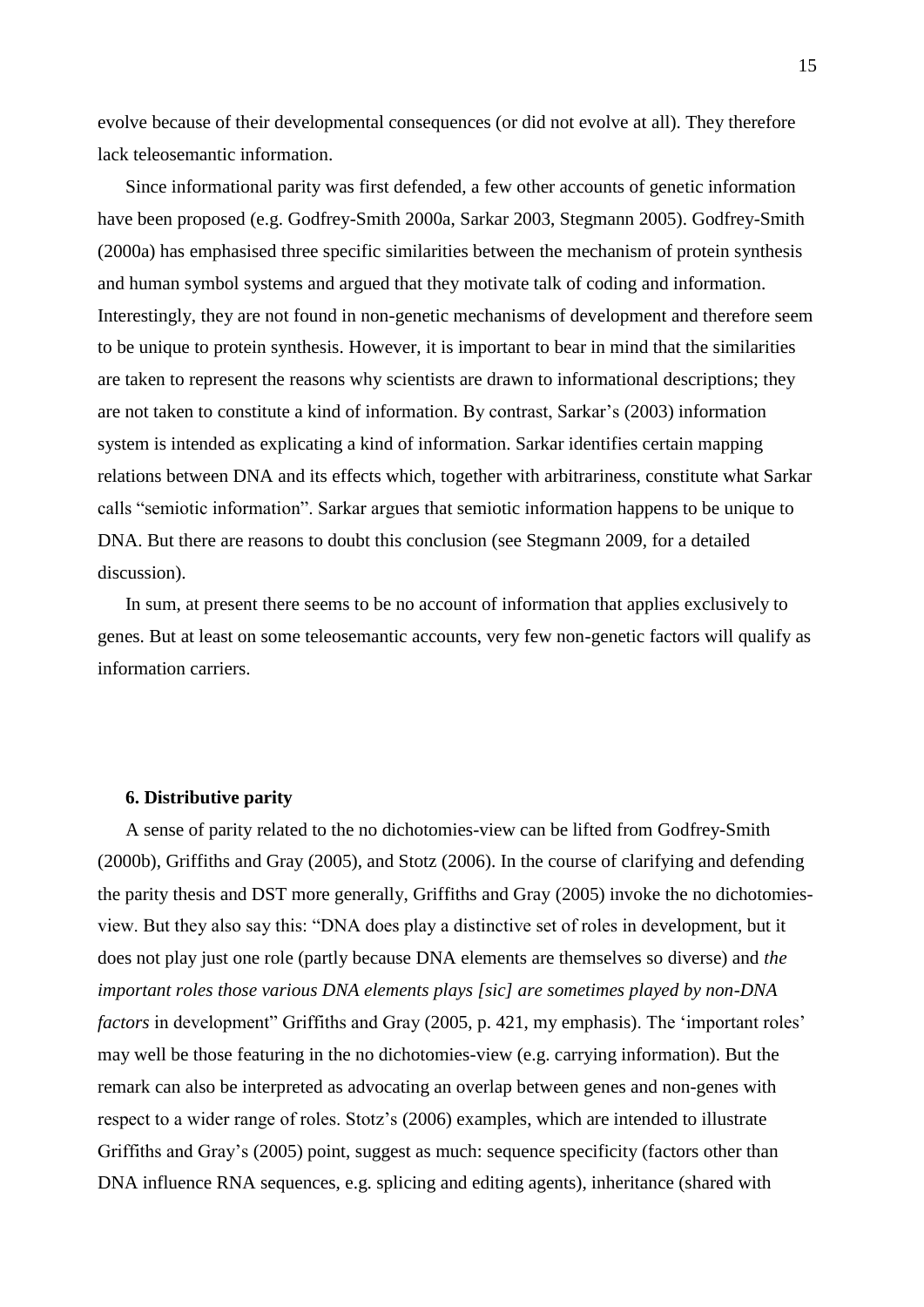methylation patterns, maternal RNA, and so), gene regulation (shared with protein transcription factors, but also environmental factors and regulatory RNAs), and enzymatic activity (which proteins share with certain RNAs, i.e. ribozymes) represent a range of causal roles; no invoking of "grand, metaphysical distinctions" here. Perhaps sequence specificity, inheritance, and gene regulation are intended as causal reformulations of the grand distinctions (information-carrying, replicating and control). But at least one these processes, enzymatic activity, does not exemplify any of them.

In short, parity could be the claim that the causal roles played by genes, however modest, are also played by some non-genetic factor (and *vice versa*). We can further broaden this form of parity by including explanatory contributions other than causal effects, echoing Godfrey-Smith (2000b) reconstruction of parity. Godfrey-Smith construed parity as a claim about any explanatory relations, which included causal relations, but also statistical and semantic relations, as well as "relations involving inheritance".

Parity 7 (distributive parity): Genetic and non-genetic factors are on a par insofar as every kind of contribution made by a gene is also made by some non-genetic factor, and *vice versa*.

This formulation contains elements none of the above authors may want to endorse. Griffiths and Gray (2005) and Stotz (2006) stop short of arguing that *all* genetic roles are shared by some non-genetic factor, and at least Stotz (2006) seems concerned with causation only. Of course, distributive parity admits of weaker readings: perhaps only most roles are shared, or at least some, and so on. Godfrey-Smith (2000) may have other reservations. For him, the relevant explanatory relations are between genetic/non-genetic factors and *phenotypes*. And this would seem to exclude relations that genes/non-genes have to more proximate features, like reaction products or newly synthesized macromolecules. I prefer including the latter because they are (or can be) aspects of development.

Distributive parity is distinguished from the no dichotomies-view by positing symmetry with respects to *all* sorts of contributions, not merely the "grand" ones. The difference between distributive parity and causal indistinctness may be less obvious because both versions deny causal differences between genes and non-genes. But there really are two ideas here. One is that any specific pair of genetic and non-genetic factors makes the same kind of contribution to development (causal indistinctness). This would imply, for instance, that templates and enzymes play the same causal role in replication, which is plainly false. The second idea (distributive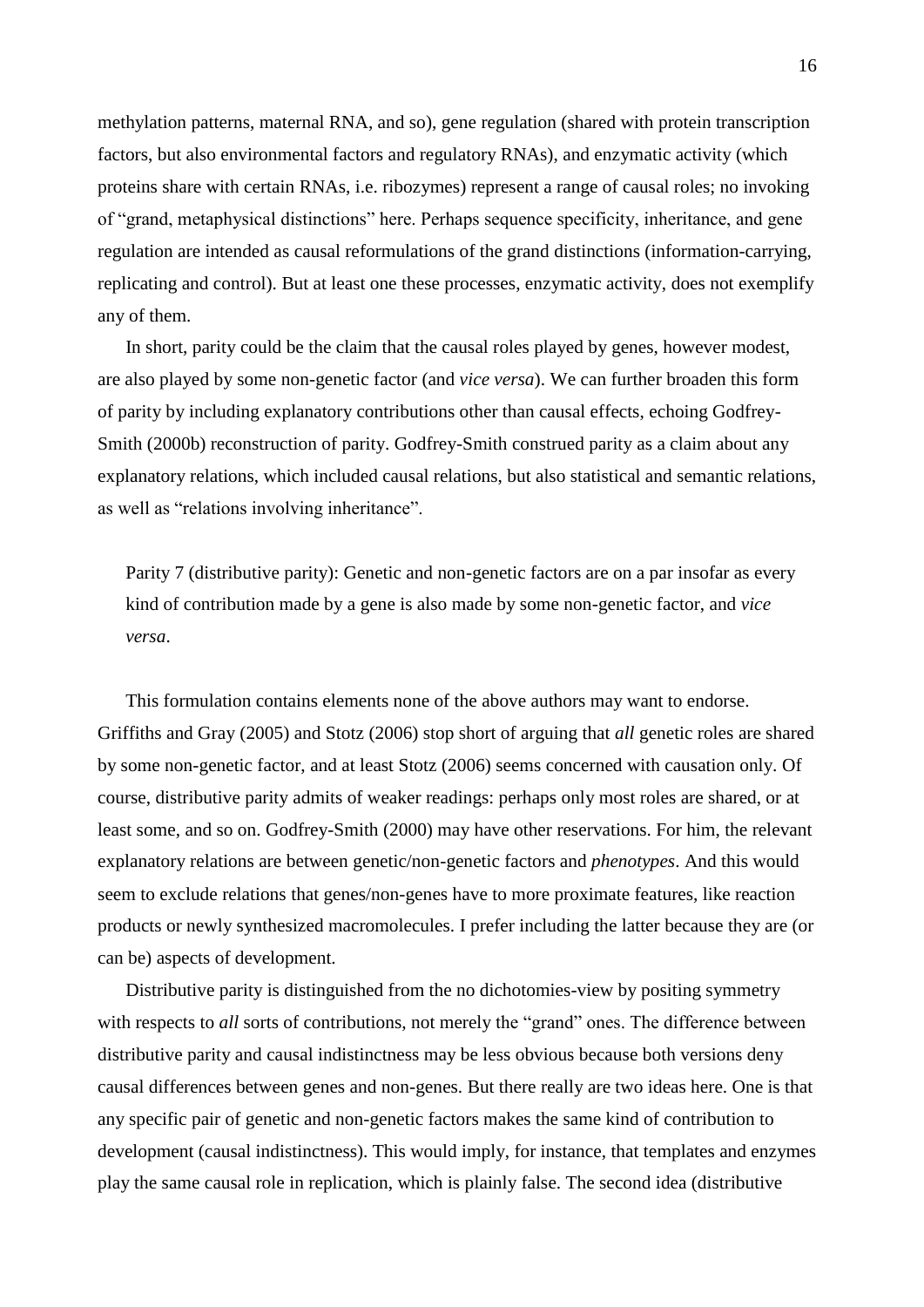parity) is that for any genetic factor, there is one or more non-genetic factor playing the same role, and *vice versa.* The corresponding genetic and non-genetic factors need not occur in the same developmental context or even within the same organism. Distribute parity says only that a corresponding factors exists *somewhere*.

Now, the *vice versa*-clause of distributive parity is mistaken. Numerous developmental contributions are the privilege of certain molecules other than nucleic acids. Catalysing the biochemical reactions of phosphorylation and methylation is just one example. There can also be doubts about the extent to which the causal roles of DNA are shared by non-genetic factors. Weber (2005a) has identified 18 roles of DNA and suggested that a few of these may prove to be unique, e.g. the fact that destroying a single DNA token can be lethal to the cell. That these roles are unique is likely, but still open to disconfirmation. But at least Weber's conclusion, that the *combination* of roles is unique to DNA, is well supported. Furthermore, distributive parity may be significantly restricted with respect to the *causal patterns by which* DNA has its (templating) effects. Such patterns are the focus of recent attention and involve causal specificity (Woodward 2010), potential difference making under biologically normal conditions (Weber forthcoming), external ordering (Stegmann 2012), as well as the notion of actual difference making (Waters 2007) discussed in section 2.

In a broader sense, the boundaries between genetic and non-genetic factors have indeed become blurred. Causal roles once thought to be unique to DNA (such as transgenerational inheritance) have been found to be shared with at least one other factor. Conversely, nucleic acids have been found to play roles familiar from non-genetic factors, e.g. certain enzymatic capabilities. DST theorists are right to highlight these findings.

## **7. Conclusion**

The preceding discussion has shown that there is no such thing as 'the parity thesis' of developmental systems theory. Parity claims come in various shapes and sizes. Common qualifications, like causal, weak or strong parity, are valuable. But by themselves they are insufficient to capture the swarm of ideas DST has managed to assemble under one label. The distinctions drawn in this paper, too, may still fall short in this respect. But it seems clear that broad-sweeping assertions to the effect that genes are 'on a par' with non-genetic factors are much too coarse to be evaluable in any meaningful way. We need more fine-grained concepts in order to shed light on the respective roles of genes and non-genetic factors in development.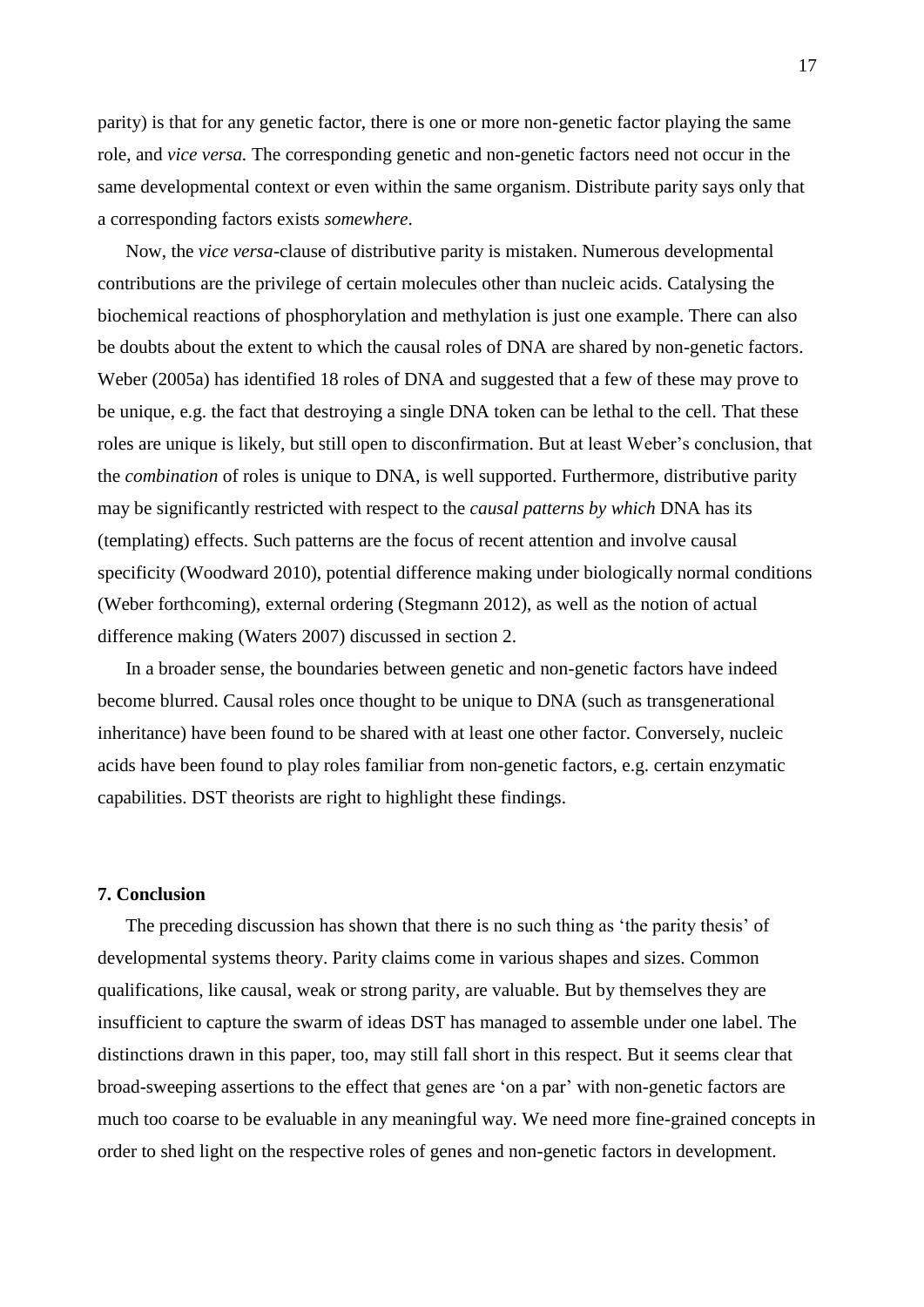## **Acknowledgements**

I would like to thank [omitted for blind review] for their comments.

## **References**

Bergstrom CT, Rosvall M (2011) The transmission sense of information. Biology and Philosophy 26:159-176

Cubas P, Vincent C, Coen E (1999) An epigenetic mutation responsible for natural variation in floral symmetry. Nature 401:157-161

Dretske F (1981) Knowledge and the Flow of Information. MIT Press, Cambridge, MA

Falaschi A, Adler J, Khorana HG (1963) Chemically synthesized deoxypolynucleotides as templates for ribonucleic acid polymerase. The Journal of Biological Chemistry 238:3080-3085

Feil R, Fraga MF (2012) Epigenetics and the environment: emerging patterns and implications. Nature Reviews Genetics 13:97-109

Gannett L (1999) What's in a Cause? The Pragmatic Dimensions of Genetic Explanations. Biology and Philosophy 14:349-374

Gehring WJ (1998) Master control Genes in development and Evolution: The Homeobox Story. Yale University Press, New Haven, CT

Godfrey-Smith P (2000a) On the Theoretical Role of "Genetic Coding". Phil Sci 67:26-44

Godfrey-Smith P (2000b) Explanatory Symmetries, Preformation, and Developmental Systems Theory. Philosophy of Science 67 (Proceedings):S322-S331

Grice P (1957) Meaning. The Philosophical Review 66:377-388

Griffiths PE, Gray RD (2005) Discussion: three ways to misunderstand developmental systems theory. Biology and Philosophy 20:417-425

Griffiths PE (2001) Genetic Information: A Metaphor in Search of a Theory. Phil Science 68:394-412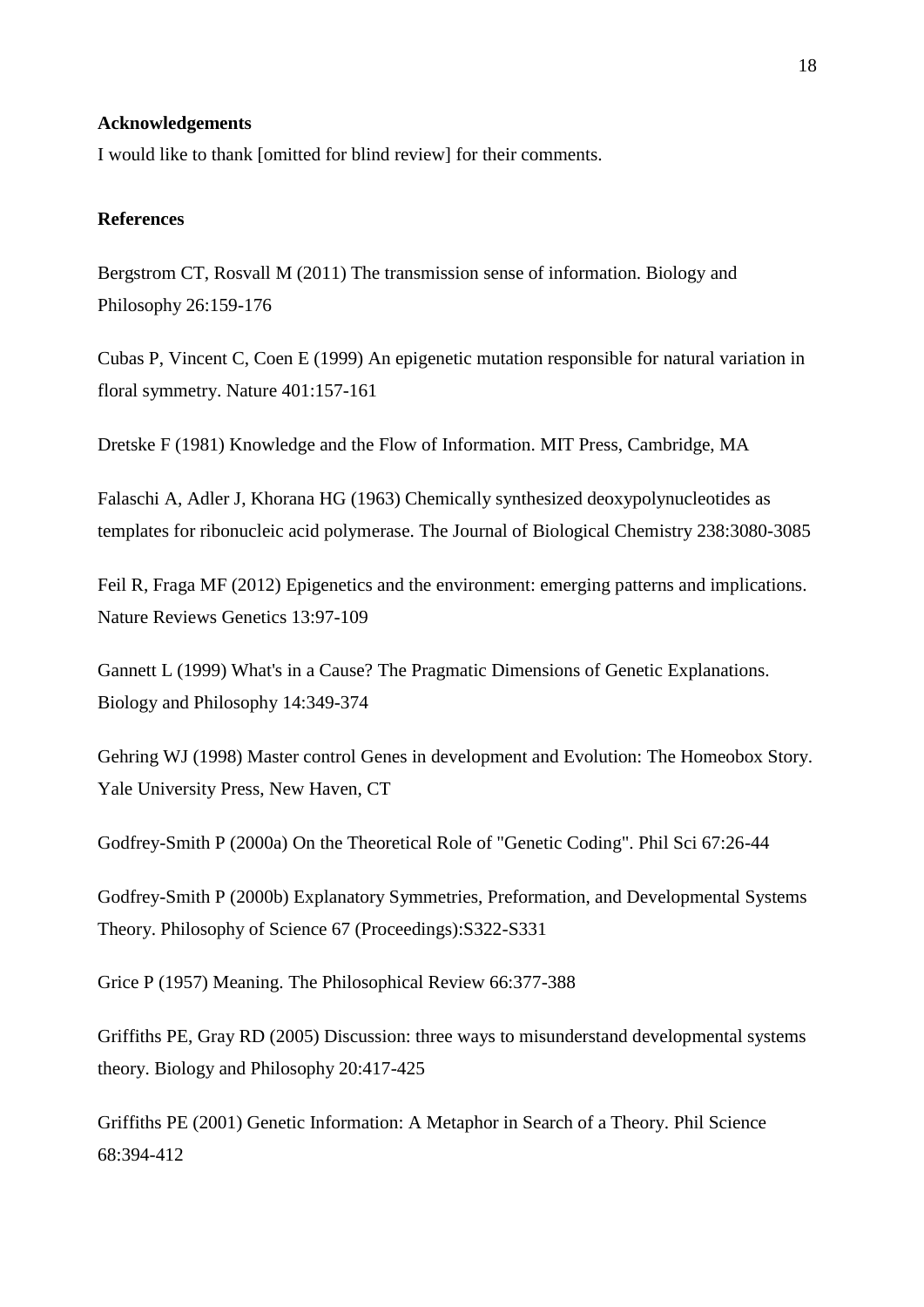Griffiths PE, Knight RD (1998) What is the Developmentalist Challenge?. Philosophy of Science 65:253-258

Griffiths PE, Gray R (1994) Developmental Systems and Evolutionary Explanation. J Phil 91:277-304

Judson HF (1979) The Eighth Day of Creation. Simon & Schuster, New York

Kitcher PS (2001) Battling the Undead: How and How Not to Resist Genetic Determinism. In: Singh RS, Krimbas CB, Paul DB, Beatty J (eds) Thinking about Evolution: Historical, Philosophical, and Political Perspectives. Cambridge University Press, Cambridge, pp 396-414

Maynard Smith J (2000) The Concept of Information in Biology. Phil Sci 67:177-194

Millikan RG (2004) The Varieties of Meaning. MIT Press, Cambridge, MA

Morgan HD, Sutherland HG, Martin DI, Whitelaw E (1999) Epigenetic inheritance at the agouti locus in the mouse. Nature Genetics 23:314-318

Moss L (2003) What Genes Can't Do. MIT Press, Cambridge, MA

Moss L (1992) A kernel of truth? On the reality of the genetic program. PSA 1992: Philosophy of Science Association (Proceedings) 1:335-348

Nirenberg MW, Matthaei HJ (1961) The dependence of cell-free protein synthesis in *E. coli* upon naturally occurring or synthetic polyribonucleotides. Proceedings of the National Academy of Sciences 47:1588-1602

Nishimura S, Jones D. S., Khorana HG (1965) Studies on Polynucleotides. XLVIII. The *in vitro* synthesis of a co-polypeptide containing two amino acids in alternating sequence dependent upon a DNA-like polymer containing two nucleotides in alternating sequence. Journal of Molecular Biology 13:302-324

Northcott R (2009) Is actual difference making actually different?. Journal of Philosophy 106:629-634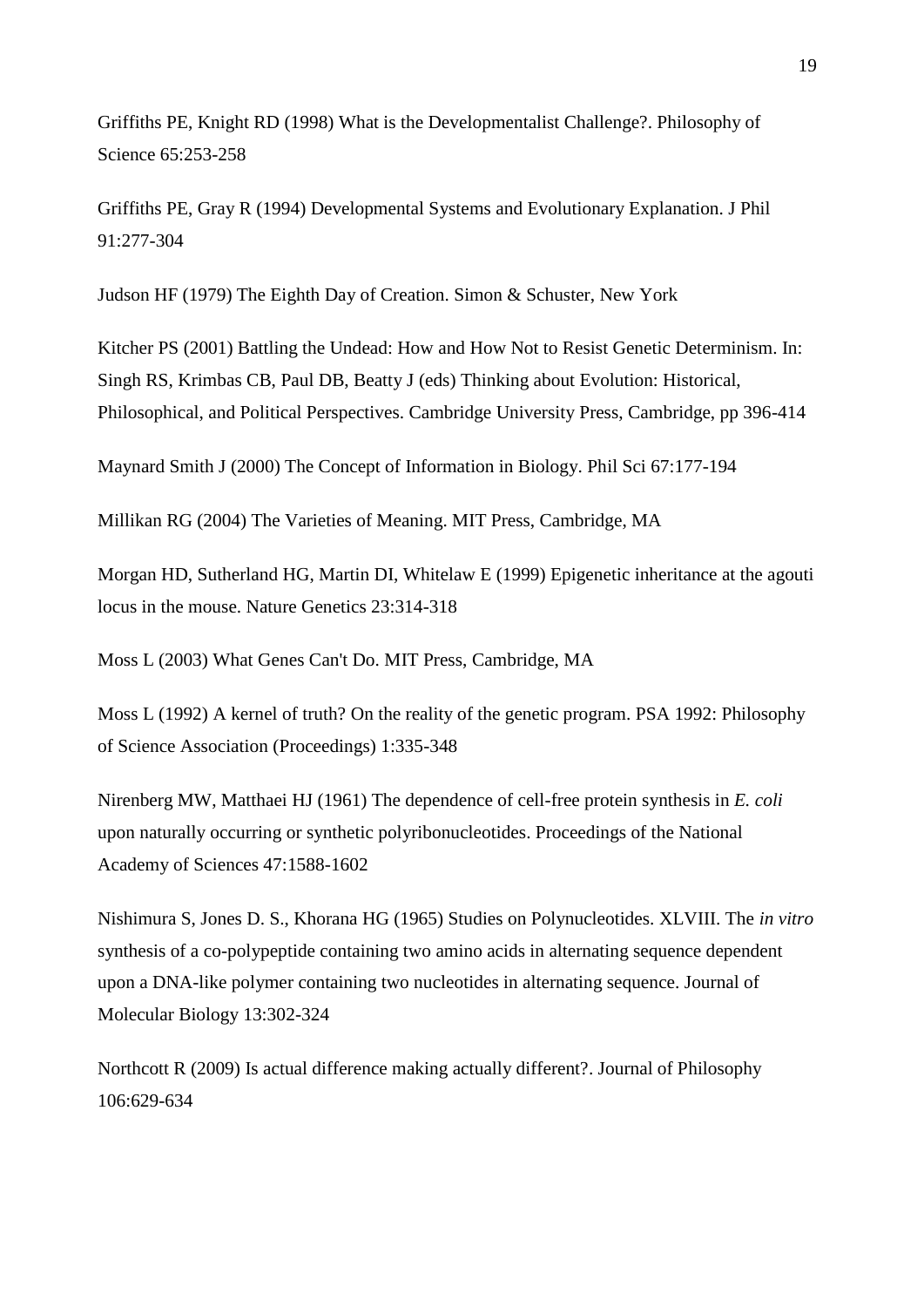Oyama S (2000) Causal Democracy and Causal Contributions in Developmental Systems Theory. Philosophy of Science 67 (Proceedings):S332-S347

Oyama S (1985) The Ontogeny of Information. Cambridge University Press, Cambridge

Robert JS (2004) Embryology, Epigenesis, and Evolution. Cambridge University Press, Cambridge

Sarkar S (2003) Genes Encode Information for Phenotypic Traits. In: Hitchcock C (ed) Contemporary Debates in Philosophy of Science. Blackwell, London, pp 259-272

Scarantino A, Piccinini G (2010) Information without truth. Metaphilosophy 41:313-330

Schaffner K (1998) Genes, behavior, and developmental emergentism: one process, indivisible?. Philosophy of Science 65:209-252

Seong K, Li D, Shimizu H, Nakamura R, Ishii S (2011) Inheritance of Stress-Induced, ATF-2- Dependent Epigenetic Change. Cell 145:1049-1061

Shea N (2011) Developmental systems theory formulated as a claim about inherited information. Philosophy of Science 78:60-82

Shea N (2007a) Representation in the Genome and in Other Inheritance Systems. Biology and Philosophy 22:313-331

Shea N (2007b) Consumers need information: supplementing teleosemantics with an input condition. Philosophy and Phenomenological Research 75:404-435

Stegmann UE (2012) Causal control and genetic causation. Noûs. [Online First DOI: 10.1111/j.1468-0068.2012.00867.x]

Stegmann UE (2009) DNA, Inference and Information. Brit J Phil Sci 60:1-17

Stegmann UE (2005) Genetic information as instructional content. Phil Sci 72:425-443

Sterelny K (2000) The "Genetic Program" Program: A Commentary on Maynard Smith on Information in Biology. Phil Sci 67:195-201